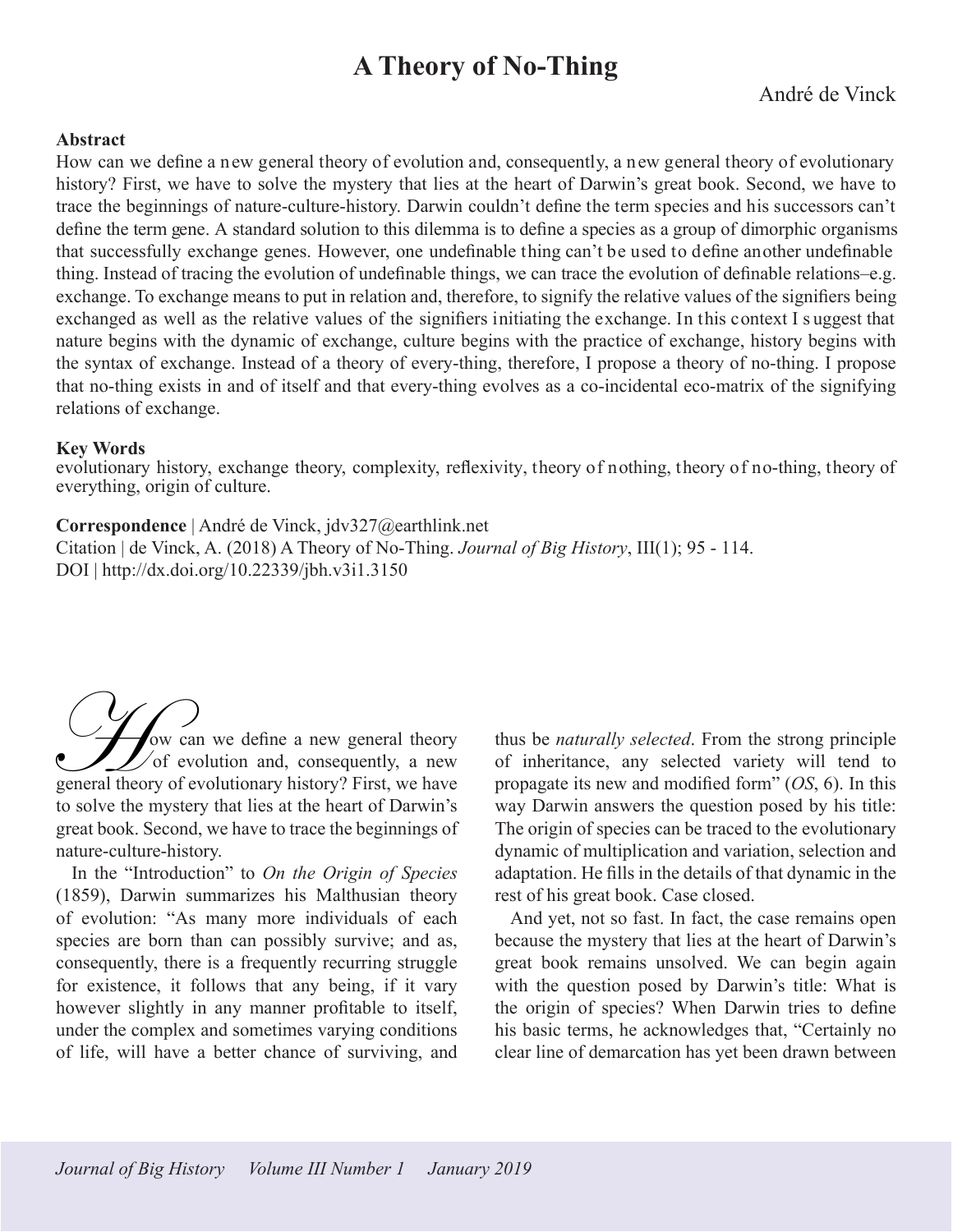a species and a sub-species...or again between a subspecies and well-marked varieties, or between lesser varieties and individual differences" (*OS*, 44). And then he admits that, "I look at the term species, as one arbitrarily given for the sake of convenience to a set of individuals closely resembling each other, and that it does not essentially differ from the term variety, which is given to less distinct and more fluctuating forms. The term variety, again, in comparison with mere individual differences, is also applied arbitrarily, and for mere convenience sake" (*OS*, 45). In other words, Darwin admits that he can't distinguish a species from a sub-species, a sub-species from a variety, a variety from a difference. He admits that what he and his fellow naturalists define as the essential identity of a species is in fact nothing more than a convenient collection of the formal similarities of an arbitrary group of apparent differences. He admits that a species is undefinable. In short, in the second chapter of his great book, Darwin confronts the radical implications of his radical theory of evolution: i.e. the origin has no originality and the species has no specificity. And so Darwin's title, *On the Origin of Species*, along with the question posed by it, is fantastically ironic. And here we confront the mystery that lies at the heart of his great book: If it isn't the species that is evolving, then what exactly is evolving?

Darwin was primarily an empirical field biologist, an empirical laboratory researcher, an empirical natural historian. He was only secondarily, and quite hesitantly, an evolutionary theorist. And no wonder he hesitated–given the religious authority of biblical history in mid 19<sup>th</sup> century England and Europe. He finally presented and published his Malthusian theory of evolution only after Wallace sent him an outline of his own, independently articulated, version of it. Even so, Darwin continued to struggle with the radical implications of his radical theory throughout his great book. He recognizes, for example, that the temporal flow of evolutionary history undermines the spatial table of natural history as well as the vertical ladder of metaphysical history. Specifically, he recognizes that if

the never-ending temporal flow of apparent differences admit "no clear line of demarcation," then he and his fellow naturalists have to abandon Linnaeus' spatial table of formal similarities and Lamarck's vertical ladder of essential identities. However, instead of pursuing the radical implications of his radical theory, Darwin immediately retreats from them. He tries to jam his temporal theory of evolutionary history back into Linnaeus' spatial theory of natural history. And, as we shall see, he ultimately tries to hoist his evolutionary history of apparent differences and Linnaeus' natural history of formal similarities back up the ladder of Lamarck's metaphysical history of essential identities. And he huffs and puffs with all kinds of qualifications and rationalizations as he struggles to achieve that goal.

Immediately after admitting that he can't draw the lines which demarcate a difference, a variety, a sub-species, a species, Darwin returns to the task of drawing those lines. That is, he returns to the task of drawing up the spatial tables of natural history: "I thought that some interesting results might be obtained in regard to the nature and relations of the species which vary most, by tabulating all the varieties in several well-worked floras" (*OS*, 45). Although he recognizes some of the difficulties involved in drawing up these new spatial tables in the context of his new temporal theory, he announces that, "I shall reserve for my future work the discussion of these difficulties..." (*OS*, 45). In other words, Darwin puts off the question of time for another time because he doesn't have time to address it–and because he doesn't know how to address it. He releases the temporal genie of evolutionary history from the spatial constraints of natural history and then he tries to put that genie back into the bottle–or, in this case, back into the Linnaean box. And so, not surprisingly, the general conclusions he draws from his new natural-historical tables are fraught with evolutionary-historical equivocations. He states, "Hence it is...the dominant species...which most oftenest produce well-marked varieties, or as I consider them, incipient species" (*OS*, 46). He recalls,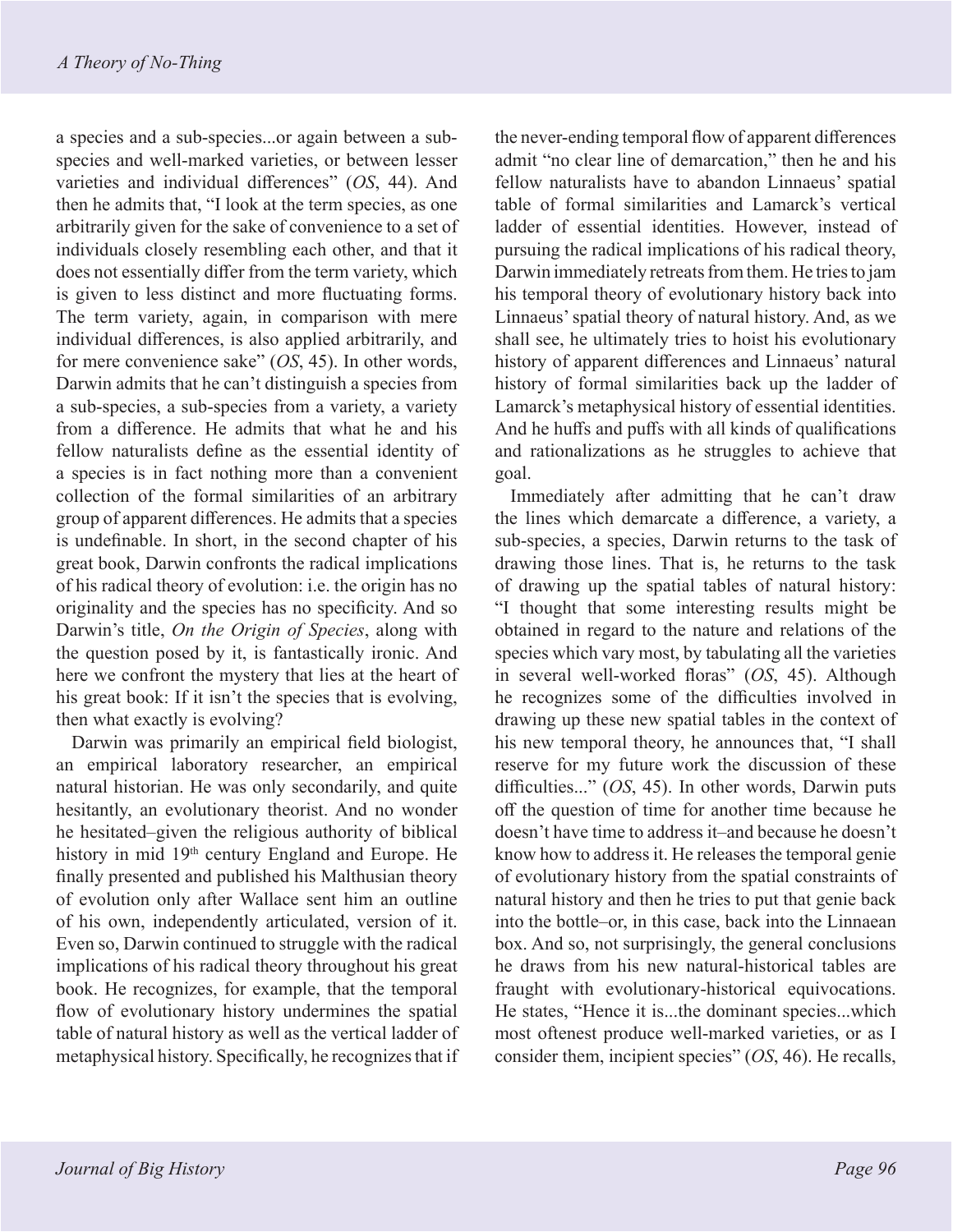"We have seen that there is no infallible criterion by which to distinguish species and well-marked varieties..." (*OS*, 48). And so he struggles with the contradictions of the spatial framework that he tries to re-impose on his temporal narrative.

In this context Darwin turns to the rationalizations of analogy and averages. He explains that when he and his fellow naturalists consider two related varieties, they "...are compelled to come to a determination by the amount of difference between them, judging by analogy whether or not the amount suffices to raise one or both to the rank of species" (*OS*, 48). And he agrees with his colleagues who suggest that "...in regard to plants...and insects...the difference between species is exceedingly small." He continues, "I have endeavoured to test this numerically by averages..." (*OS*, 48). And yet again he acknowledges that, "Finally, then, varieties have the same general characters as species, for they cannot be distinguished from species..." (*OS*, 49). While the temporal streams of a Darwinian evolutionary history of apparent difference cannot be contained within the spatial grids of a Linnaean natural history of formal similarity, or, for that matter, sustained by the vertical steps of a Lamarckian metaphysical history of essential identity, nevertheless Darwin keeps returning to Linnaeus' grids and, ultimately, Lamarck's steps. And, again, Darwin is primarily an empirical field biologist, an empirical laboratory researcher, an empirical natural historian. Whenever he confronts the radical thought of the non-identity of non-identity, he quickly retreats to his empirical presuppositions. And we can only admire the way in which he struggles to give birth to his radical Neo-Socratic rhetorical theory of evolutionary history in the context of Linnaeus' moderate Neo-Aristotelean grammatical theory of natural history and Lamarck's conservative Neo-Platonic logical theory of metaphysical history.

At the end of his great book Darwin once again returns to the Neo-Socratic rhetoric of the non-identity of non-identity–i.e. to the temporal streams of the fluctuating appearances of difference. He concludes,

"In short, we shall have to treat species in the same manner as those naturalists treat genera, who admit that genera are merely artificial combinations made for convenience. This may not be a cheering prospect; but we at least will be freed from the vain search for the undiscovered and undiscoverable essence of the term species" (*OS*, 392). Darwin admits, once again, that there is no such thing as a distinctly identifiable species that can be clearly demarcated. And yet he doesn't take the next step. He doesn't admit that since he can't define a species, then he can't discover the origin of species. Instead, at the end of his great book, he invokes a radical Neo-Socratic rhetoric of the exigency of appearance–e.g. "...but at least we will be freed from the vain search for the undiscovered and undiscoverable essence of the term species" (*OS*, 392); a moderate Neo-Aristotelian grammar of the teleology of form–e.g. "And as natural selection works solely by and for the good of each being, all corporeal and mental endowments will tend to progress toward perfection" (*OS*, 395); and a conservative Neo-Platonic logic of the ontology of essence–e.g. "Therefore I should infer from analogy that probably all the organic beings which have ever lived on this earth have descended from some one primordial form, into which life was breathed by the Creator" (*OS*, 391). In fact, recent genetic research does suggest that all living animals did evolve from a common ancestor that existed about 650 million years ago. Paps and Holland "...using extensive genome comparisons...infer the minimal protein-coding genome of the first animal..." (*NC*, 04/30/18). In a remarkable feat of devolutionary genetics, they infer the identity of 6,331 genes in that primeval genome. However, it requires a leap of faith, a great chain of being, or a ladder of metaphysics to get from that primeval genome to what Darwin calls the breath of the Creator.

Derrida would say that the structural logic of Darwin's metaphysical history and the phenomenal rhetoric of Darwin's evolutionary history deconstruct one another. According to Derrida, every text is a battle of wits between the King of Logic and the Jester of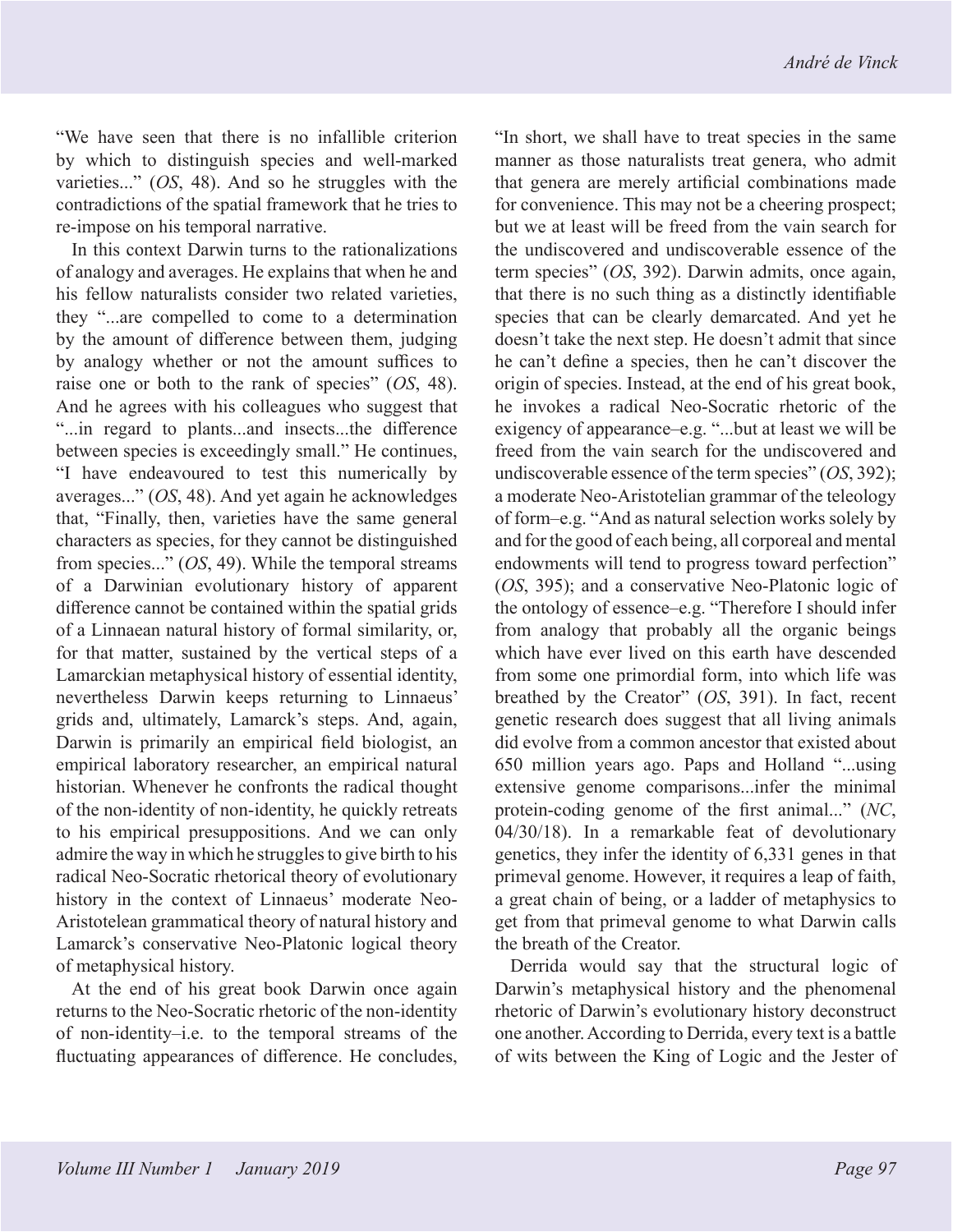Rhetoric, between the tragedy of Lear and the comedy of the Fool, between the structure of meaning and the phenomena of interpretation. As a result, every text tumbles into the postmodern abyss of signification. And yet we should note that it is Derrida himself who opens up that postmodern abyss when he brackets and elides the functional grammar of the narrative. It is Derrida himself who breaks the grammatical link between logic and rhetoric. Why does he break that link? He does so in order to reveal how the ploy of logic constructs the hierarchies of meaning in the text and how the play of rhetoric undermines the hierarchies of interpretation in the mind. However, Derrida pays a high price for his deconstructive phenomenological revelations. He throws every text into the postmodern abyss of signification that can't be bridged by the narratives of history.

Instead of deconstructing the binary opposition of Darwin's structural logic and his phenomenal rhetoric, therefore, I want to rehistoricize the trinary economy of Darwin's structural logic, functional grammar, phenomenal rhetoric. I want to suggest that when Darwin confronts the phenomenal rhetoric of apparent difference–i.e. the non-originality of origin, the nonspecificity of species, the non-essentiality of essence– he retreats from that phenomenal rhetoric by writing a new version of Linnaeus' functional grammar of formal similarity and a new version of Lamarck's structural logic of essential identity. In edition after edition of his great book, Darwin struggles to reconcile his version of his temporal evolutionary history with his version of Linnaeus' spatial natural history and his version of Lamarck's hierarchical metaphysical history. However, his attempt to reconcile the rhetoricgrammar-logic of his evolutionary narrative fails. As a result, the mystery that lies at the heart of his great book remains unsolved: If it isn't the species that is evolving, then what exactly is evolving?

Darwin knew there was an underlying logic to the evolutionary process of descent with modification, but he admits that, "...the laws governing inheritance are quite unknown..." (*OS*, 13). And so he falls back on generic euphemisms. He refers to "the strong principle of inheritance" (*OS*, 6). He wonders, "Whatever the cause may be of each slight difference in the offspring..." (*OS*, 139). And he cites, "The complex and little known laws governing variation..." (*OS*, 381). Of course, Darwin knew nothing about genetics. Mendel started to breed his pea plants in 1854, but he didn't publish his results until 1866–seven years after Darwin published his great book. An uncut copy of Mendel's obscure journal article was found in Darwin's library (Henig, *MG*, 143). Presumably, Mendel had sent him a copy and, evidently, Darwin never read it. Instead of focusing on the genetic logic of modification as articulated in multiple generations of pea plants, Darwin begins his discussion of evolution with the generic laws of modification as articulated in multiple generations of pigeons. Mendel bred pea plants, Darwin bred pigeons. And while Darwin didn't even understand how the generic laws of modification worked–he thought offspring more or less averaged the traits of their parents–he did recognize that he and his fellow pigeon breeders could manipulate the logical laws of modification via the grammatical rules of selection. That is, he and his fellow breeders selected and mated birds with the traits they wanted and, in this way, they further domesticated the natural logic of modification, the natural grammar of selection, the natural rhetoric of adaptation. And yet Darwin still couldn't distinguish a set of differences from a variety, a variety from a sub-species, a sub-species from a species.

In fact, the entire argument of Darwin's ironically titled book, *On the Origin of Species*, proves that there is no such thing as the origin of species. There is no such thing as a distinction, a variety, a species with an origin-essence-identity. The often elided preposition that begins Darwin's title reminds us that Darwin does not actually discover the origin of species, rather he describes an evolutionary dynamic that undermines the very idea of an original origin, a specified species, an essential essence. And so he struggles to work out a new evolutionary-historical economy of the logic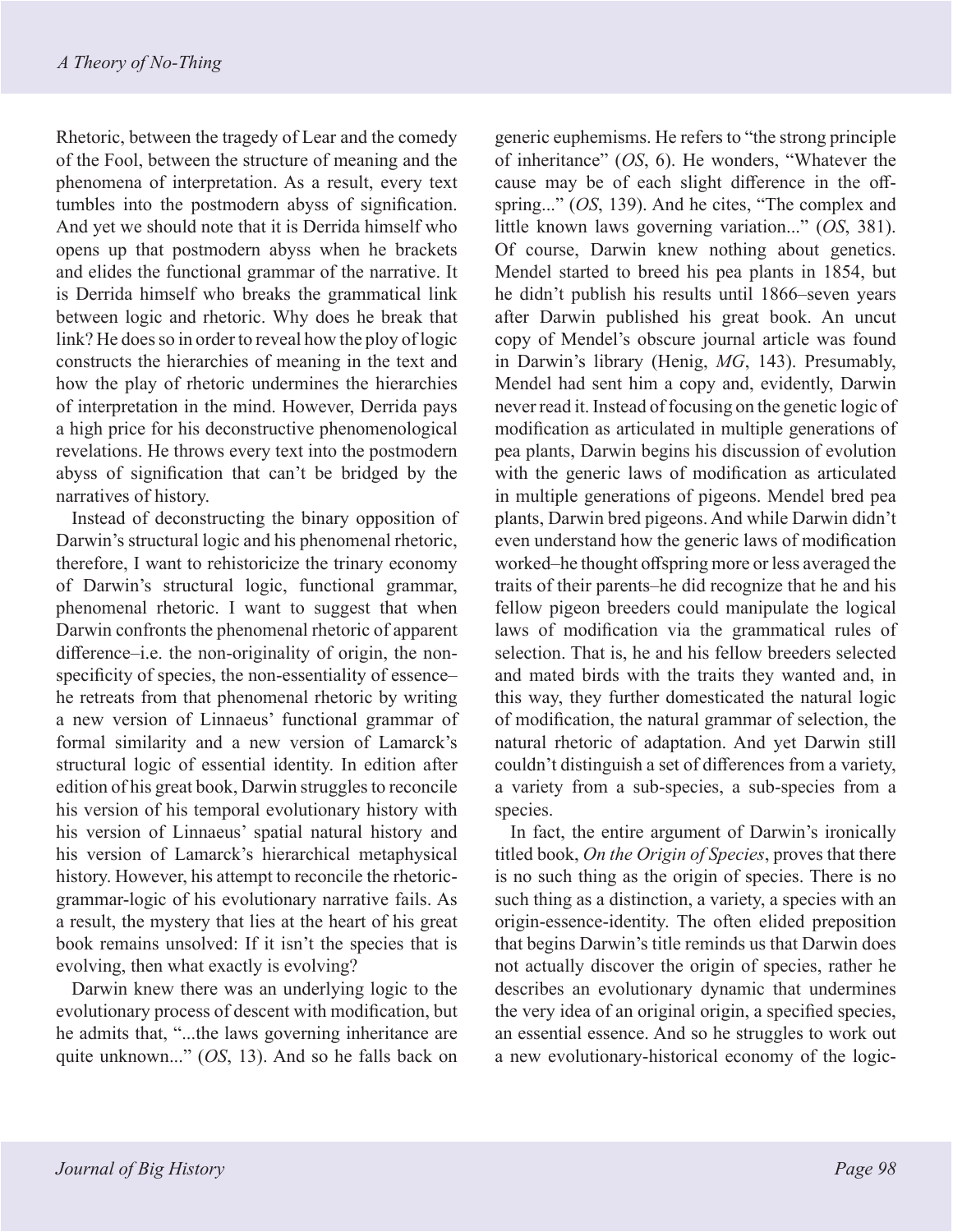grammar-rhetoric of the modification-selectionadaptation of distinctions-varieties-species. And, again, he does not succeed. In one paragraph he advances his radical evolutionary history, in the next paragraph he returns to Linnaeus' moderate natural history. And, in the end, he even returns to Lamarck's conservative metaphysical history. While Darwin doesn't pursue the radical implications of his radical theory, we are pursuing them. If it isn't the essential identity of a species that is being modified-selectedadapted over and again down the ages, then what, exactly, is evolving?

The rediscovery of Mendel's work at the turn of the 20th century and the genetic revolution that followed seemed to solve the mystery that lies at the heart of Darwin and Wallace's theory. Mendel discovered the genetic logic–i.e. the mathematic ratios–of specific traits passed down from one generation of pea plants to another. And that genetic logic seemed to be the missing logic–the missing principle, cause, law– of variation that Darwin did not understand. And therefore, we might conclude, it is precisely the gene–the quintessential unit of evolution–that is being modified-selected-adapted down the ages. However, a funny thing happened on the way to the genetics lab. Just as Darwin realized that he couldn't define a species, so too several leading geneticists have realized that they can't define a gene. What, exactly, is a gene? Should it be defined in terms of its structural configuration, its functional operation, its phenomenal articulation? Should it be defined in terms of its chromosomal location, its cellular manifestation, its somatic generation? What parts of DNA are parts of genes, what parts of DNA are not parts of genes? Just as Darwin ultimately abandons the search for "... the undiscoverable essence of the term species" (*OS*, 392), so too several leading geneticists now agree "... there is no longer a precise definition of what could count as a gene" (Rheinberger et al., *SEP*, 2015). In short, the more closely we examine the boundary of identity, the more quickly it diffuses into a cloud of difference. Of course, just as Darwin fell back on the fuzzy logic of analogy and averages in order to develop an approximate science of the modificationselection-adaptation of species, so too we can fall back on that same fuzzy logic in order to develop an approximate science of the modification-selectionadaptation of genes. However, that stopgap measure still does not solve the mystery that lies at the heart of Darwin-Wallace-Mendel's theory: What, exactly, is evolving? What, exactly, is being modified-selectedadapted?

In contrast to Darwin's nervous critique of the essential identity of a species, Klein opens *The Human Career* (2009)–his comprehensive textbook survey of recent advances in evolutionary anthropology–with the confident assertion that, "The species is the least arbitrary and the most fundamental evolutionary unit, and it must be understood before any consideration of evolution, even one focused tightly on a single species like *Homo sapiens*" (*HC*, 1). Why was Darwin so nervously critical of the idea of the essential identity of a species and why is Klein so confidently certain of it? Precisely because Darwin knew nothing about genetics and Klein knows a lot about it. Klein explains that, "...no matter how detailed the resemblances between two groups of organisms, if individuals cannot exchange genes between groups, the two populations must be assigned to different species" (*HC*, 1). In other words, a species can be defined as a fertile group of dimorphic organisms that successfully exchange genes. And most evolutionary biologists and most evolutionary anthropologists would acknowledge the pragmatic efficacy of that working definition. However, if a species is undefinable and if a gene is undefinable, then one undefinable thing can't be used to define another undefinable thing. In other words, as the Hindu myth suggests, if the flat earth rests on the back of an elephant and if that elephant stands on the back of a turtle and if that turtle stands on the back of another turtle, then it's turtles all the way down. In this context we can take Darwin-Wallace-Mendel's theory of evolution another step forward by solving the mystery that lies at the heart of their argument.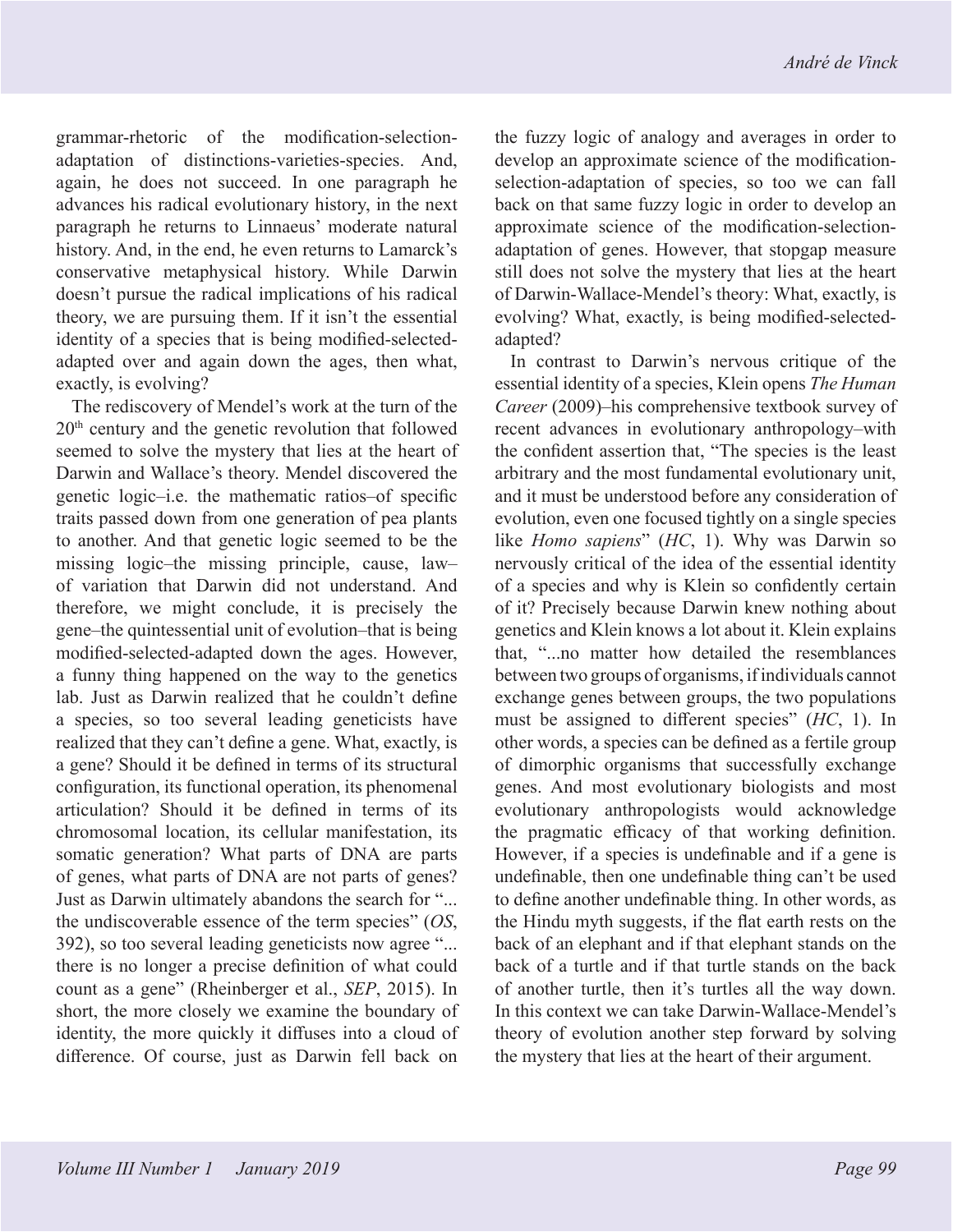\* \* \* \* \* \* \* \* \* \*

Instead of tracing the evolution of undefinable things– e.g. species, varieties, genes–we can trace the evolution of definable relations–e.g. exchange. To exchange means to put in relation and, therefore, to signify the relative values of the signifiers being exchanged as well as the relative values of the signifiers initiating the exchange. The relative value of value can be understood as the range of the more optimal and the less optimal ecological articulations of the signifying relations of exchange. In this context I suggest that nature begins with the dynamic of exchange, culture begins with the practice of exchange, history begins with the syntax of exchange. Specifically, I suggest that the signifying relations of exchange evolve the evolutionary algorithms of exchange which evolve the eco-matrices of exchange which evolve, for example, our so called species. In turn, we objectify the co-incidental micro-median-macro eco-matrices of exchange and we call them strings-membranesquarks; we call them atoms-molecules-cells; we call them genes-varieties-species; we call them life-mindlanguage; we call them nature-culture-history. Instead of searching for the mythical origin of nature-culturehistory, therefore, I suggest that we can trace the long evolutionary history of the signifying relations of exchange. And so, to be clear, in this study I am not talking about all the many, varied signifying relations of this universe, rather I am talking about one particular kind of signifying relation: i.e. exchange.

Of course, as a result of the linguistic turn of  $20<sup>th</sup>$ century cultural theory, the signifying relations of exchange–as signifying relations–have inspired a vast literature that cuts across the disciplines. I will review and critique a select portion of that literature in the future, but, in the meanwhile, I will cite three key examples in order to clarify and distinguish my theory. In *The Elementary Structures of Kinship*  (1949), Lévi-Strauss outlines a universal structurallogical system of exchange that he projects into the unconscious cybernetic mind. In *The Order of* 

*Things* (1966), Foucault outlines a general functionalgrammatical system of exchange that he projects into the preconscious taxonomic mind. In *Given Time: I. Counterfeit Money* (1991), Derrida outlines a particular phenomenal-rhetorical system of exchange that he projects into the conscious linguistic mind. In other words, just as Lamarck, Linnaeus, Darwin fetishize, respectively, the logic, grammar, rhetoric of the narratives of natural history, so too Lévi-Strauss, Foucault, Derrida fetishize, respectively, the logic, grammar, rhetoric of the narratives of cultural history. As a result, both the modern natural historians and the modern cultural historians fail to put the evolutionaryhistorical narratives of nature-culture-history back together again. Lévi-Strauss reduces what he defines as the surface rhetorical level of phenomenal history to what he defines as the deep logical level of structural psychology; Foucault reduces what he defines as the surface rhetorical level of phenomenal history to what he defines as the median grammatical level of functional epistemology; Derrida reduces what he defines as the surface rhetorical level of phenomenal history and the deep logical level of structural psychology to a binary opposition that deconstructs itself. In this way Lévi-Strauss, Foucault, Derrida reduce the evolutionary-historical narratives of cultural history to, respectively, a spatialized, ahistorical, structurallogical system of exchange, functional-grammatical system of exchange, phenomenal-rhetorical system of exchange.

In this context I suggest that we can make three moves that will enable us to put the evolutionary-historical narratives of nature-culture-history back together again: 1.) We can decenter language by recognizing that while it is an exquisitely expressive mode of exchange, while it is the medium of thought, speech, writing, while it is the medium of this very sentence, nevertheless language is just one more articulation of the long evolutionary history of the signifying relations of exchange. 2.) We can shift the focus of cultural theory from the  $20<sup>th</sup>$  century linguistic turn to a  $21<sup>st</sup>$ century evolutionary-historical reflexivity. 3.) We can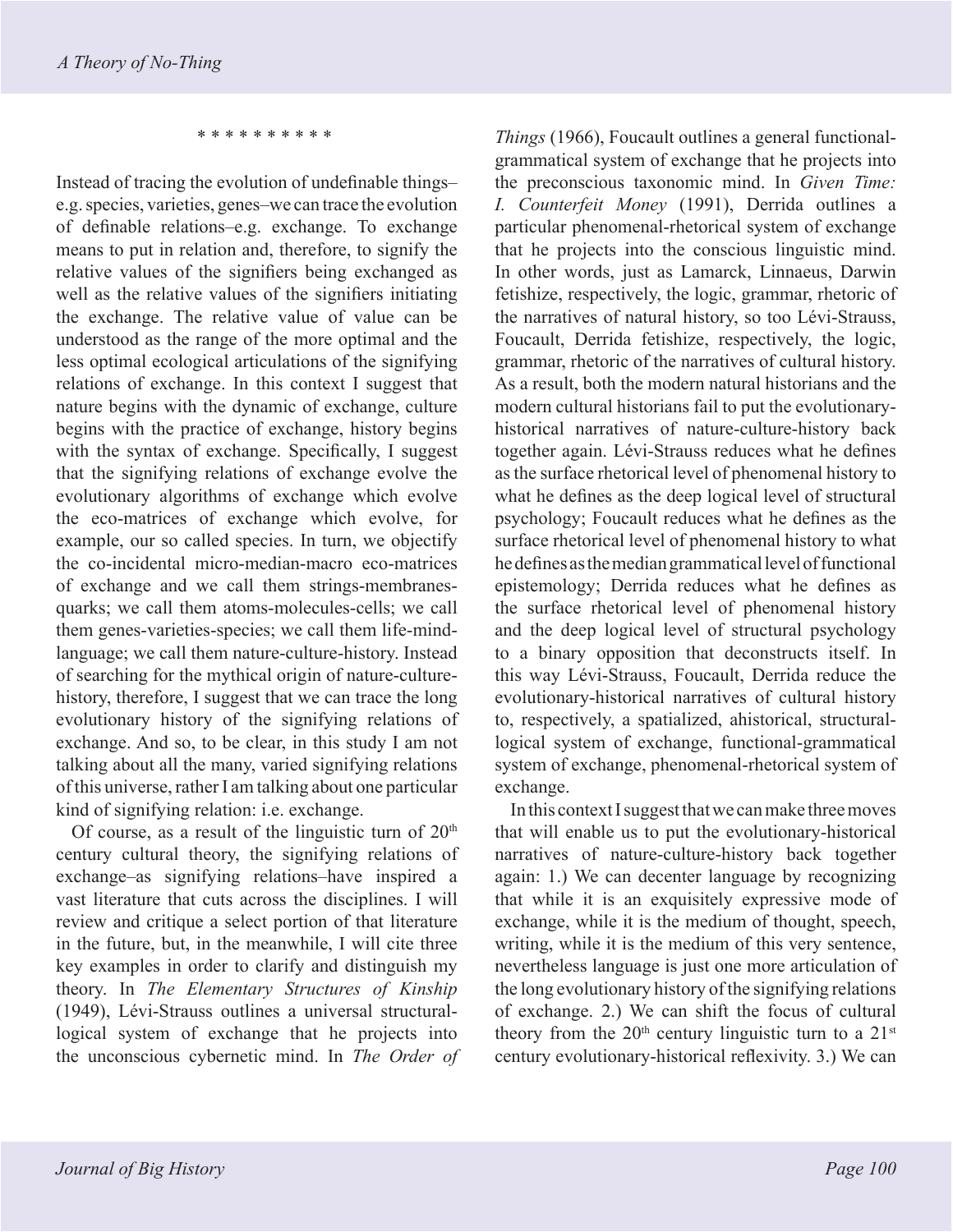write a reflexive, critical, postmillennial theory of the long evolutionary history of the signifying relations of exchange. That is, while we define and filter our knowledge of the world in and through language and its categories, nevertheless we can decenter language and its categories in a broader evolutionary-historical context. Instead of universalizing the semiotics of language, we can generalize the semiotics of natureculture-history. Instead of refetishizing spatialized, ahistorical, structural-logical systems, functionalgrammatical systems, or phenomenal-rhetorical systems of exchange, we can write reflexive, critical, postmillennial, evolutionary-historical narratives of the signifying relations of exchange. That is, we can re-integrate the logic-grammar-rhetoric of exchange in the evolutionary-historical narratives of evolutionary history.

In short, I suggest that we can advance Darwin, Wallace, Mendel's theories of nature by shifting our attention from the empirical identifications of species, varieties, genes to the evolutionary articulations of the signifying relations of exchange. We can advance Lévi-Strauss, Foucault, Derrida's theories of culture by shifting our attention from the spatialized frameworks of the logical, grammatical, rhetorical systems of exchange to the evolutionary histories of the signifying relations of exchange. We can advance Hegel, Marx, Nietzsche's theories of history by shifting our attention from the mechanical dialectic of mind, matter, morality to the evolutionary algorithms of the signifying relations of exchange. In turn, I suggest we can advance the current theories of complexity by shifting our attention from the phenomenal-structural emergence of complexity to the evolutionary-historical evolution of reflexivity. We will come back to these theories of nature-culturehistory and reflexivity throughout the course of this study.

Instead of a theory of every-thing, therefore, I propose a theory of no-thing. Specifically, I suggest that the signifying relations of exchange looped back on themselves over and again down the ages and evolved the evolutionary algorithms of exchange

which, in turn, looped back on themselves over and again down the ages and evolved the eco-matrices of exchange which, in turn, looped back on themselves over and again down the ages and evolved, for example, our so called species. In turn, we objectify the co-incidental micro-median-macro eco-matrices of exchange and we call them nature-culture-history. And in this context a new general theory of evolution leads to a new general theory of evolutionary history. The exchange of genes, the exchange of goods, the exchange of greetings, for example, are already very late articulations of nature-culture-history. And so instead of reducing the universe to a static formal table of empirical objectified things, we can recognize the universe as a co-incidental eco-matrix–or, rather, as a vast interactive network of co-incidental micromedian-macro eco-matrices–of the signifying relations of exchange. And with this very argument the long evolutionary history of these co-incidental eco-matrices loops back on itself in and through our so called species and evolves the reflexive consciousness of evolutionary history.

In this context I suggest that every so called thing that evolves from the long evolutionary history of the signifying relations of exchange is, well, relative. That is, no-thing exists in and of itself. And no-thing exists in and of itself because no-thing has a pure origin, pure essence, pure identity. And no-thing has a pure origin, pure essence, pure identity because everything evolves from the particular energetic-material and material-energetic, temporal-spatial and spatialtemporal intersections-pathways-networks of the signifying relations of exchange. We can define a so called tree as an object or a thing, for example, only if we completely ignore the fact that what we attempt to fix and to name as a so called tree is actually the evolutionary-historical co-incidence of countless signifying relations of earth, air, fire, water interacting in a particular eco-historical time and eco-geographic place. And we can define a so called tree as an object or a thing only if we completely ignore the fact that the very word "tree" is actually the evolutionary-historical co-incidence of countless signifying relations of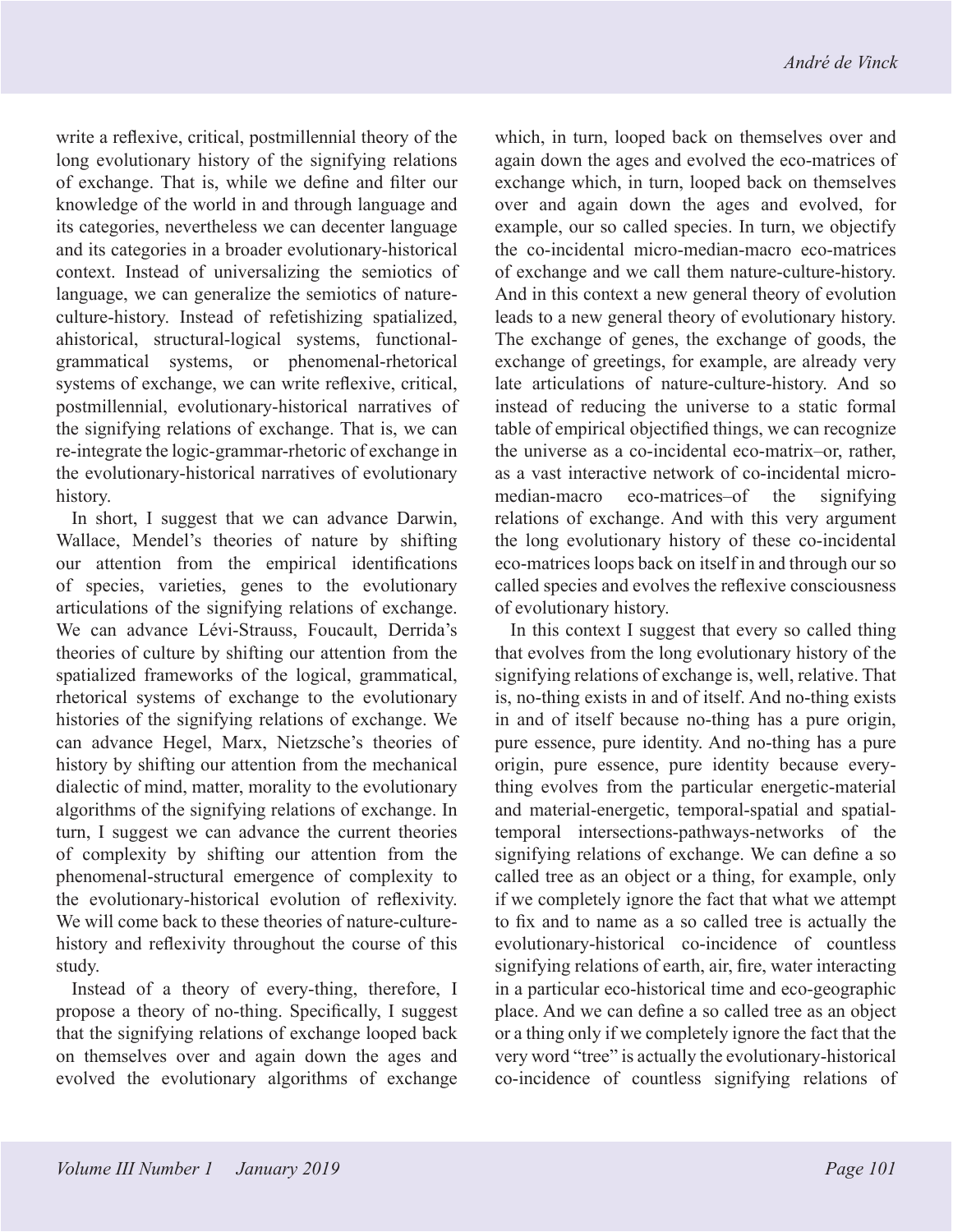sounds, pauses, letters, signs interacting in a particular socio-historical time and socio-linguistic place. And we can define a so called tree as an object or a thing only if we completely ignore the fact that what we call the consciousness, perception, identity, perspective of what we call the subject who views what we call the object of the so called tree are also the evolutionaryhistorical co-incidences of countless signifying relations of signifiers interacting in a particular cultural-historical time and cultural-cognitive place. And we can define a so called tree as an object or a thing only if we completely ignore the fact that we are exchanging signifiers from here to here and from now to now along the temporal-spatial and spatial-temporal syntactic pathway of this particular sentence which also happens to link the here-there-everywhere as well as the past-present-future of the places and times where and when this sentence is being written and the places and times where and when it will be read. And so, like Whitman addressing the future generations, "Crossing Brooklyn Ferry," I am addressing the future generations crossing the syntactic ferry of this very sentence. Greetings fellow travelers! We are the time beings! In the time being, the time being now, the time being lives and dies: giving and taking, losing and keeping–a syntax unfolding the narratives of time. In other words, Heidegger got it all wrong: it isn't being and time, rather it's the time being. And as the time being we can study the time being in the hermeneutical mirror of evolutionary history.

A postmillennial painting of a so called tree standing alone in a meadow, therefore, might be a neo-pointillist abstraction which reminds us of the countless energetic-material and temporal-spatial co-incidental interactions of the countless signifying relations of exchange evolving the countless relative-complexreflexive levels-dimensions-scales and velocities of physics-chemistry-biology, economics-sociologyhistory, anthropology-psychology-art history, etc., etc. And the painting might also be a blank canvas–because we might have missed the co-incidental bus, because we might have missed the co-incidental articulations of

the energetic-material and temporal-spatial eco-matrix of the signifying relations of exchange which define what we retrospectively nominate as the so called universe, nature, tree; self, consciousness, perception; subject, verb, object; sentence, word, signifier; dot, dot, dot and dot and then no-thing but white space.... That is, the painter might be standing in an empty meadow where a magnificent oak tree once stood and where a magnificent oak tree will one day stand. And so the painter might be standing in the blank white space of the present where the energetic-material and temporal-spatial co-incidental eco-matrices of the signifying relations of exchange that evolve what we call a magnificent oak tree no-longer-and-notyet exists. In this context we can explore the radical evolutionary-historical implications of the radical evolutionary-historical thought of the origin which has no originality, the species which has no specificity, the essence which has no essentiality. We can explore the radical evolutionary-historical implications of the no-thing-ness of no-thing-ness.

And so it should be clear that the evolutionary history of the no-thing-ness of no-thing-ness is not the same so called thing as the existential phenomenology of nothingness, because, as King Lear says in response to the Fool, "Nothing comes from nothing!" Instead, the evolutionary history of the no-thing-ness of no-thingness is the evolutionary history of the co-incidental signifying relations of exchange, evolutionary algorithms of exchange, eco-matrices of exchange. In this way we are shifting the attention of enlightened science from the spatialized grids of empirical things to the evolutionary histories of signifying relations. Of course, no matter how many times we make the distinction between the no-thing-ness of no-thing-ness and the nothingness of nothingness, this argument will be, undoubtedly, re-interpreted in some quarters as yet another version of postmodern existential phenomenology. And yet in contrast to the Heideggerian phenomenology of the emergence of being–and in contrast to all the other natural scientific, social scientific, humanistic theories of the essential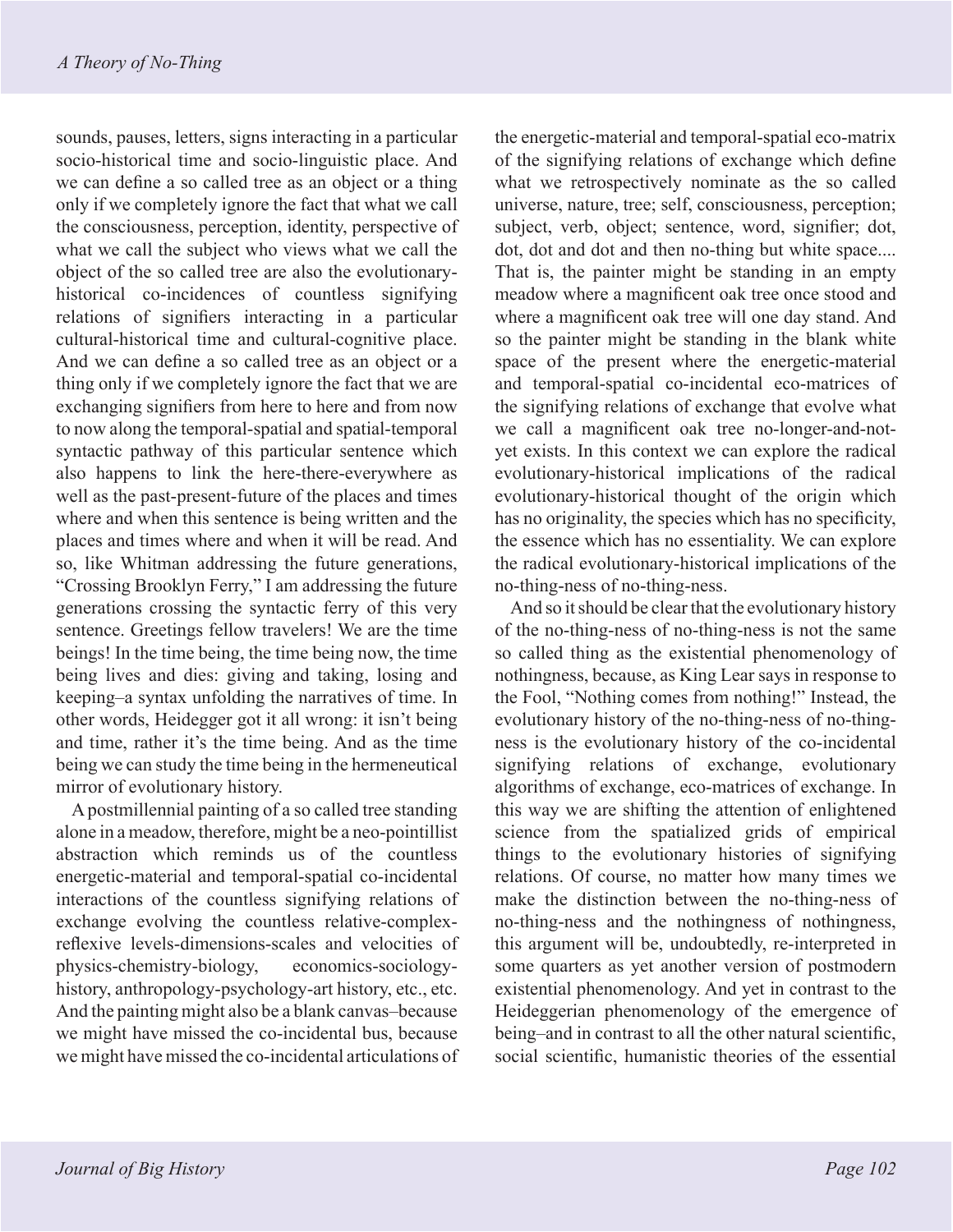structural logic, formal functional grammar, apparent phenomenal rhetoric of the so called universe–I am proposing an evolutionary-historical theory of the astonishingly intricate signifying relations of exchange that connect every-thing as no-thing. And since this postmillennial theory reveals how everything is no-thing, then it reveals how every-thing is intricately connected to every-thing else in the co-incidental local-global-universal micro-medianmacro eco-matrices of the signifying relations of exchange. Instead of outlining a reductive, economic, neoclassical theory of the systemic rational logic of signification or a reductive, textual, postmodern theory of the endless ahistorical deconstruction of signification, I am outlining a reflexive, critical, postmillennial theory of the long evolutionary history of the signifying relations of exchange.

 As a result, we are pushing right up against the very limits of the analytically inclined Anglo-Saxon language. And so we might recall that there are other languages which enable other cultures to understand and represent themselves and the so called universe in different ways. The Navaho language, for example, articulates all kinds of nominative distinctions which make sense of the world and yet the Navaho sentence is dominated by the verb phrase. In *The Navajo Language*  (1942), Young and Morgan explain, "The Navajo verb, unlike the English, often contains within its structure not only the verbal idea, but also the subject and object pronouns, and many adverbial modifiers. It is, in itself, a complete sentence" (*NL*, 41). In fact, even many so called Navaho nouns are rooted in verb phrases. In *A Vocabulary of Colloquial Navajo* (1951), Young and Morgan explain that the Navaho word for brother or sister, for example, means literally, "I came out with him/her" (*VCN*, 37). The Navaho word for father's clan means literally, "I am one born for it," while the Navaho word for mother's clan means literally, "I am one born to it" (*VCN*, 98). As Young and Morgan note, "Members of a clan consider themselves to be related as members of an extended family...although in the white man's way of reckoning they are wholly unrelated" (*VCN*, 255). Furthermore, the clan name of a person not only evokes her or his relations with an extended family, but also with an extended ecology: e.g. "the water-flows-together people," "the line-ofwillows-extended-out-gray people," "the two-rockssit people," etc. (*VCN*, 443-45).

Unfortunately, Young and Morgan reduce the synthetic fluidity of Navaho grammar and vocabulary to the analytic rigidity of Anglo-Saxon grammar and vocabulary–except when they occasionally offer what they call, somewhat condescendingly, literal translations. They insist on citing and translating the infinitive form of the Navaho verb phrase, for example, when clearly the participial form would be so much more evocatively accurate. While they recognize how difficult it is to translate one cultural sensibility into another cultural sensibility, nevertheless the analytic framework of their Anglo-Saxon textbooks offers only a few glimpses of the Navaho's synthetic sensibility. Similarly, the Anglo-Saxon translations of Navaho narratives impose the same analytic grid of subject-verb-object on the synthetic flow of the verb phrase–thus all but annihilating the distinctive Navaho sensibility of the interconnected, interrelational, interdynamic cosmos. In other words, the good intentions of the ethnographers, grammarians, translators sometimes leads to the sad results of cultural appropriation. Hopefully, new synthetic ethnographies, grammars, translations– written by the Navaho people themselves–can offer new ways to evoke the Navaho's synthetic sensibility. The point being that the Navaho language enables the Navaho people to evoke the interconnections of the signifying relations of exchange in ways that are not entirely available in the English language.

The Navaho language helps us recognize, for example, that instead of being bedazzled by the so called miracle of the exact numeric ratios of the exact exchange relations of energy and matter, time and space of this particular universe which were necessary for the very possibility of the evolution of life on earth, in fact the evolution of life on earth articulates the exact numeric ratios of the exact exchange relations of energy and matter, time and space of this particular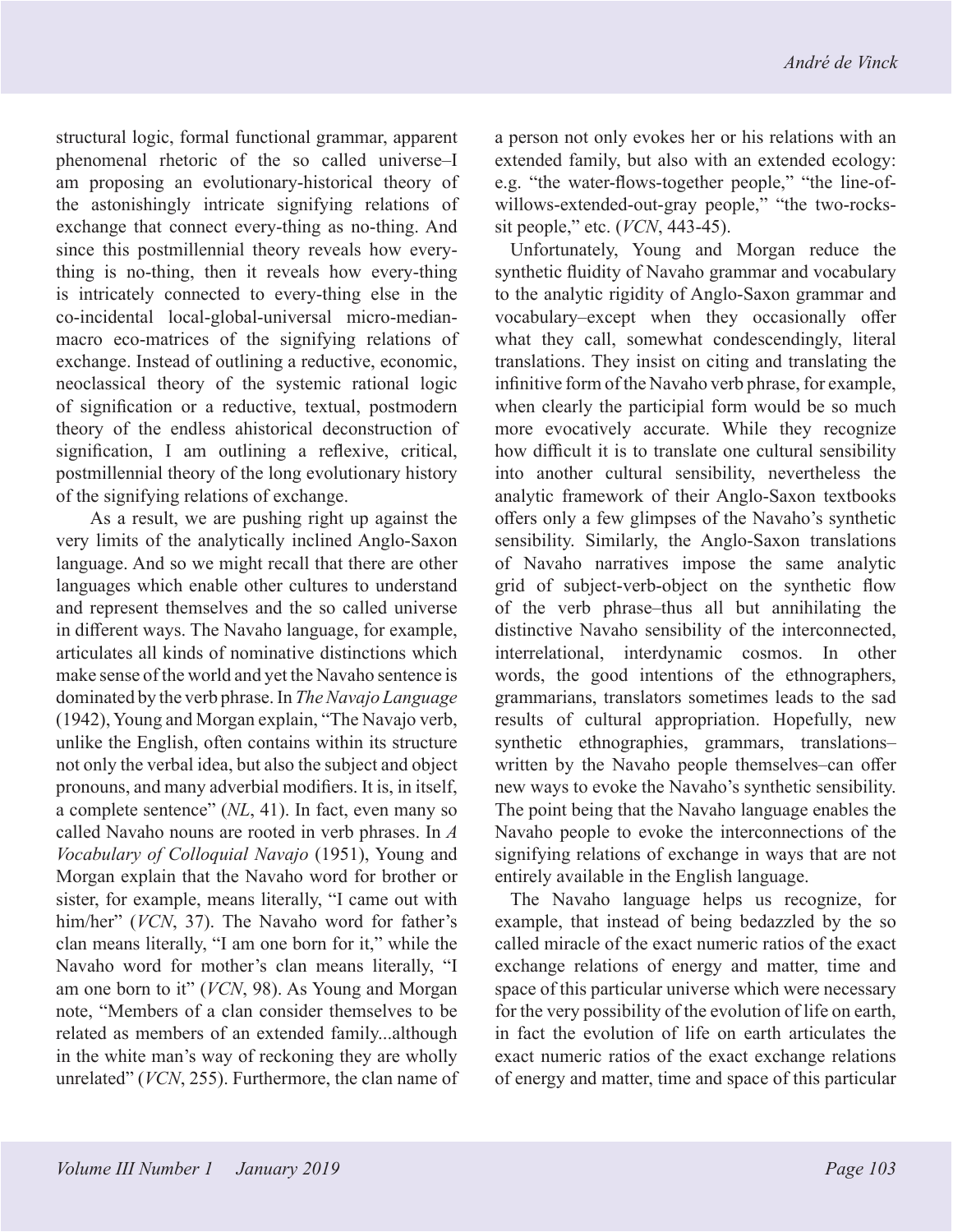universe. That is, the particular signifying relations of exchange which evolved the particular evolutionary algorithms of exchange which evolved the particular eco-matrices of exchange which evolved the particular metabolic articulations of exchange–or what we call life–are part and parcel of the long evolutionary history of the signifying relations of exchange that evolved, and that continue to evolve, this particular universe. In turn, our particular so called species is yet another evolutionary-historical articulation of these same signifying relations of exchange–which are becoming reflexively conscious of themselves in and through us. And that is precisely why our mathematic algorithms correspond to this universe's mathematic algorithms. Why? Because, as the Navaho might say, we are born to this universe. We are reflexive articulations of it.

In other words, we don't have to evoke the secretions of the Cartesian pineal gland, the spirits of a Hegelian dialectical history, the sensations of a Heideggerian phenomenological consciousness in order to connect mind and body, idea and fact, science and nature. Instead, we can note that the long evolutionary history of the signifying relations of exchange loops backward on itself over and again down the ages and pulses forward the evolutionary algorithms of life-mind-language. That is, every so called species– including ours–evolves from the signifying relations of exchange of this particular universe and every so called species–including ours–further evolves these signifying relations. And if we are signifying relations of exchange made reflexively conscious, then it should not be too surprising to discover that our mathematic algorithms of exchange correspond to this universe's mathematic algorithms of exchange. And so instead of being locked into our Anglo-Saxon analytic language, I suggest we can turn to the Navaho's synthetic language–specifically, to their fluidic participial phrases. Instead of defining the universe as an objectified thing, for example, I suggest we can define the universe as an energy-matter-exchangingtime-space-evolving-no-thing-ness-of-no-thingness. In this context we can recognize that energy is temporalized matter and matter is spatialized energy.

We can recognize the plastic fluidity of the signifying relations of exchange. And we can recognize our clan name: we are the energy-matter-exchangingtime-space-evolving-no-thing-ness-of-no-thing-ness people.

And so I suggest, once again, that nature begins with the dynamic of exchange, culture begins with the practice of exchange, history begins with the syntax of exchange. Nature begins with the dynamic exchange of energy and matter, culture begins with the practical exchange of signifiers and signifieds, history begins with the syntactic exchange of time and space. And yet that raises the next question: How, exactly, do the signifying relations of exchange evolve? I suggest that the innovative-generative algorithms of multiplication and variation loop back on themselves and evolve the conservative-restrictive algorithms of selection and adaptation. In other words, the more successful signifying relations of exchange are repeated more regularly, the less successful signifying relations of exchange are repeated less regularly. Success, in this context, refers to the relative value of the more optimal ecological articulations of exchange. As a result, the more successful signifying relations of exchange evolve the selection criteria of exchange and the selection criteria of exchange evolve the more successful signifying relations of exchange. They are modified-selected-adapted over and again down the ages as they continue to evolve new algorithms of exchange.

In short, as the more successful signifying relations of exchange loop back on themselves over and again, they evolve new relative algorithms which evolve new complex algorithms which evolve new reflexive algorithms. In turn, these new relative-complexreflexive algorithms of the signifying relations of exchange loop back on themselves and evolve new levels-dimensions-scales and velocities of exchange. In this way the relatively less complex co-incidental micro-median-macro eco-matrices of the energymatter-exchanging-time-space-evolving-no-thingness-of-no-thing-ness sometimes evolve the relatively more complex co-incidental micro-median-macro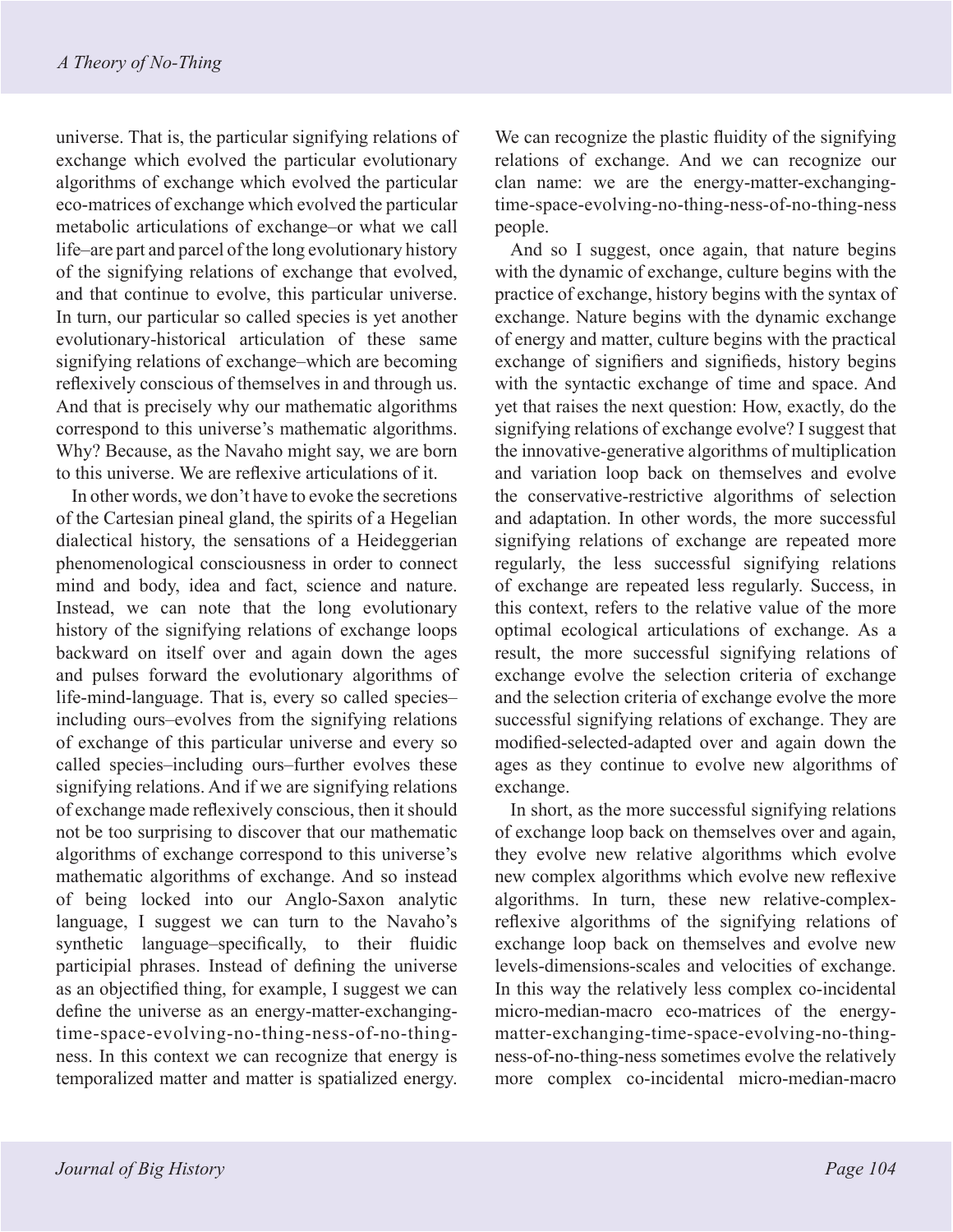eco-matrices. The relative algorithms of energy and matter, for example, evolve the complex algorithms of stars and planets. However, it is only when the relatively complex algorithms of exchange evolve the reflexively complex algorithms of exchange that the metabolism of exchange–i.e. life–evolves. In this context I suggest that just as the dominance hierarchies of the logic-grammar-rhetoric of exchange have defined the dominant theories of nature-culturehistory, so too they have defined the dominant theories of relativity-complexity-reflexivity.

\* \* \* \* \* \* \* \* \* \*

In his book, *At Home in the Universe* (1995), Kauffman notes that, "Most of my colleagues believe that life emerged simple and became complex. They picture nude RNA molecules replicating and replicating and eventually stumbling on and assembling all the complicated chemical machinery we find in a living cell. Most of my colleagues also believe that life is utterly dependent on the molecular logic of template replication, the A-T, G-C Watson-Crick pairing...." Kauffman continues, "I hold a renegade view: life is not shackled to the magic of template replication, but based on a deeper logic. I hope to persuade you that life is a natural property of complex chemical systems, that when the number of different kinds of molecules in a chemical soup passes a certain threshold, a selfsustaining network of reactions–an autocatalytic metabolism–will suddenly appear. Life emerged, I suggest, not simple, but complex and whole, and has remained complex and whole ever since..." (*AHU*, 47- 8). We can translate Kauffman's somewhat confusing terms into the somewhat clearer terms of our evolutionary-historical theory of the logic-grammarrhetoric of the signifying relations of exchange.

In effect, Kauffman argues that most biologists believe that the surface rhetoric of the phenomenal emergence of life can be reduced to the median grammar of the functional template of DNA. However, he wants to take that standard argument a step further. He suggests that the median grammar of the functional template of DNA can be further reduced to the deep logic of the structural interactions of chemicals. In fact, he argues that the phenomenal rhetoric of life emerges directly from the structural logic of chemicals. That is, he explicitly rejects the mediating role of the functional grammar of genetics: "I hold that life, at its root, does not depend on the magic of Watson-Crick base pairing or any other specific template replicating machinery" (*AHU*, 50). Kauffman, like Derrida, explicitly rejects the mediating role of a functional grammar. While Derrida goes on to deconstruct the binary oppositions of phenomenal rhetoric and structural logic, Kauffman goes on to reconstruct their working relationship. He suggests that life emerges "whole" from the "phase transition" of relatively less complexly interactive chemicals to relatively more complexly interactive chemicals (*AHU*, 48). In other words, he suggests that the phenomenal rhetoric of life emerges directly from the structural logic of self-organizing, autocatalytic, interactive chemical systems. And that is precisely why Kauffman must evoke a bit of his own stage magic. He must evoke the magical metaphor of a "phase transition." Why? Precisely because that magical metaphor enables him to leap from the deep structural logic of chemicals to the surface phenomenal rhetoric of life. In contrast I suggest that we can, once again, rehistoricize and resynthesize the logic-grammar-rhetoric of the structural-functionalphenomenal levels of empirical scientific analysis. Instead of the sudden magic of a phase transition, it is the long evolutionary history of the signifying relations of exchange that links these seemingly different levels of analysis. I suggest, for example, that the logic of exchange–what Kauffman calls chemical interactions–evolves the grammar of exchange–what Kauffman calls the genetic template–which evolves the rhetoric of exchange–what Kauffman calls metabolic autocatalysis. And of course, in turn, the metabolic rhetoric of exchange evolves the genetic grammar of exchange which evolves the chemical logic of exchange. In other words, these seemingly different levels-dimensions-scales and velocities of exchange loop back on themselves over and again down the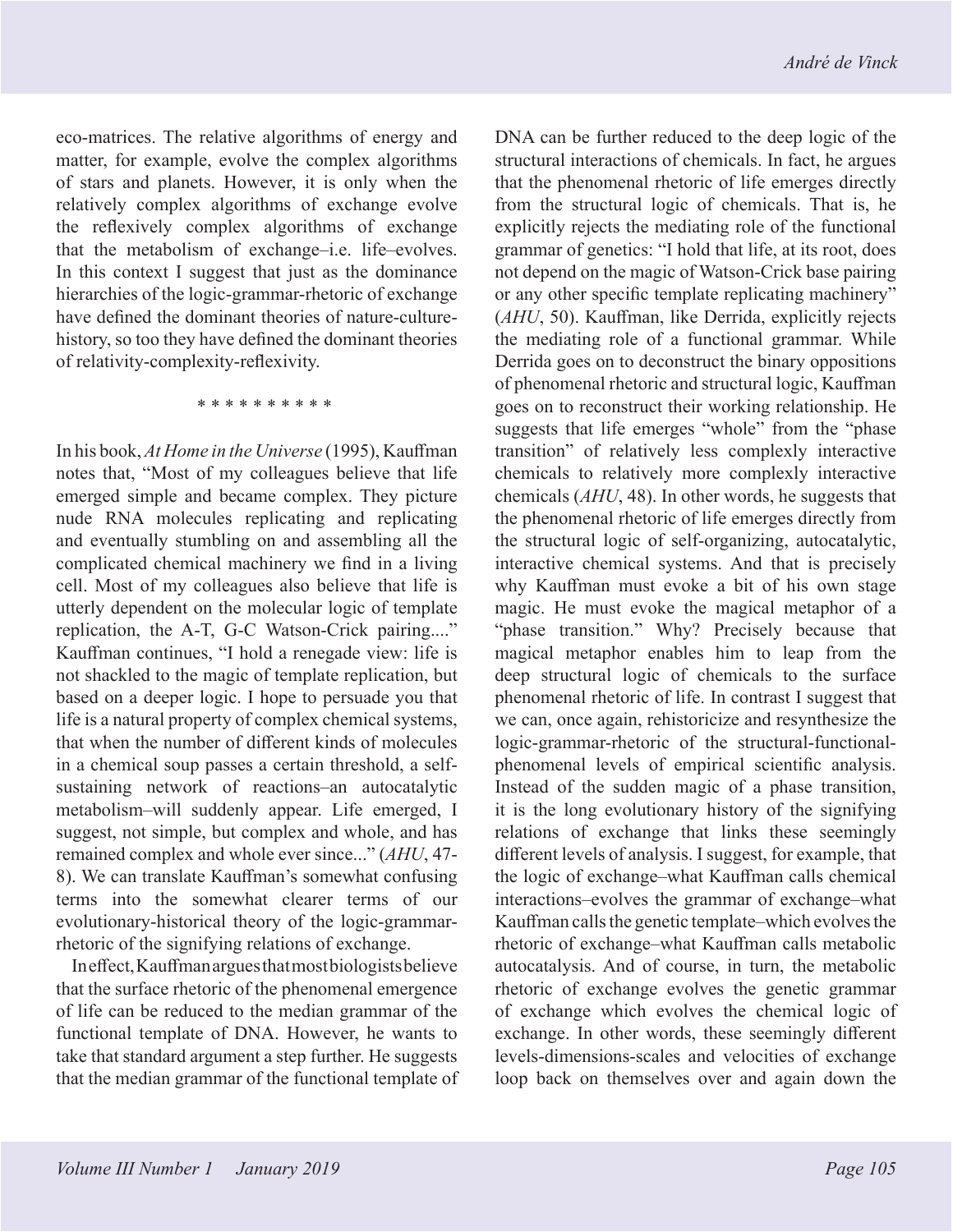ages and evolve the co-incidental micro-medianmacro eco-matrices of exchange. And so we don't have to evoke the sudden magic of phase transitions, the sudden magic of phenomenal consciousness, the sudden magic of emergent properties in order to leap from one spatialized level of analysis to another. Instead, we can trace the long evolutionary history of the signifying relations of exchange that links the relative-complex-reflexive algorithms of exchange.

Instead of conjuring the phenomenal magic of emergent properties from the structural science of complex systems–I am thinking here of the work of Gell-Mann, (*QJ*, 1994), Kauffman (*AHU*, 1995), Lewin (*C*, 1992) and all their heirs at the Santa Fe Institute–I am suggesting that we can outline the long evolutionary history of the relative-complexreflexive algorithms of exchange. We can trace the step-by-step algorithmic sequences that connect the logic-grammar-rhetoric of the structural-functionalphenomenal signifying relations of exchange. We can recognize how these algorithmic sequences loop back on themselves and evolve the rhetoric-grammar-logic of the phenomenal-functional-structural signifying relations of exchange. And so we can trace the varied ways in which some of the relatively less complexly reflexive co-incidental micro-median-macro ecomatrices of the signifying relations of exchange evolve some of the relatively more complexly reflexive co-incidental micro-median-macro ecomatrices of the signifying relations of exchange. Of course that does not mean that evolutionary history is always progressing toward higher and higher levels of relativity-complexity-reflexivity. And of course that does not mean that evolutionary history is always proceeding at the slow pace of the tortoise. In fact, evolutionary history sometimes proceeds at the fast pace of the hare–but we don't have to pull a rabbit out of our hat in order to explain that fast pace. Instead, we can trace the long evolutionary history of the signifying relations of exchange which loop back on themselves over and again down the ages and evolve countless varieties of relative-complex-reflexive algorithms.

Instead of a phenomenal-structural theory of the

emergence of complexity, therefore, I am proposing an evolutionary-historical theory of the evolution of relativity-complexity-reflexivity. That is, we have to argue that complexity magically "emerges" from an "adaptive system" only when we freeze and frame the signifying relations of exchange in the spatialized grids of enlightened, empirical science. Instead, I suggest we can recontextualize the evolution of complexity within the long evolutionary history of the relative-complexreflexive algorithms of exchange. If the evolutionary history of this universe is a nearly fourteen billion year long narrative of energy and entropy, order and chaos, life and death, then how do we get from the relatively less complexly reflexive signifying relations of quantum exchange to the relatively more complexly reflexive signifying relations of genetic exchange? The extended metaphor of the so called phase transition of the so called emergence of complexity– i.e. the phenomenal leap from one spatialized level of analysis to another–actually jumps over the question of the evolutionary-historical connections linking the relatively less complexly reflexive coincidental micro-median-macro eco-matrices of the signifying relations of exchange to the relatively more complexly reflexive co-incidental micro-medianmacro eco-matrices. That extended metaphor makes it sound as if the evolutionary dynamic is, well, magical and mystical. Instead, I suggest it is historical and algorithmic. I suggest that it is the long evolutionary history of the algorithms of exchange that evolve and link the relatively less complexly reflexive coincidental micro-median-macro eco-matrices of the signifying relations of exchange to the relatively more complexly reflexive co-incidental micro-medianmacro eco-matrices. In short, the evolutionary history of relativity-complexity-reflexivity can be defined in terms of the evolutionary history of the relativecomplex-reflexive algorithms of exchange. Instead of repeating the magical incantations of magical formulas, we can trace the evolutionary histories of evolutionary algorithms.

In this particular evolving universe, for example, the new relative algorithms of physical exchange–e.g.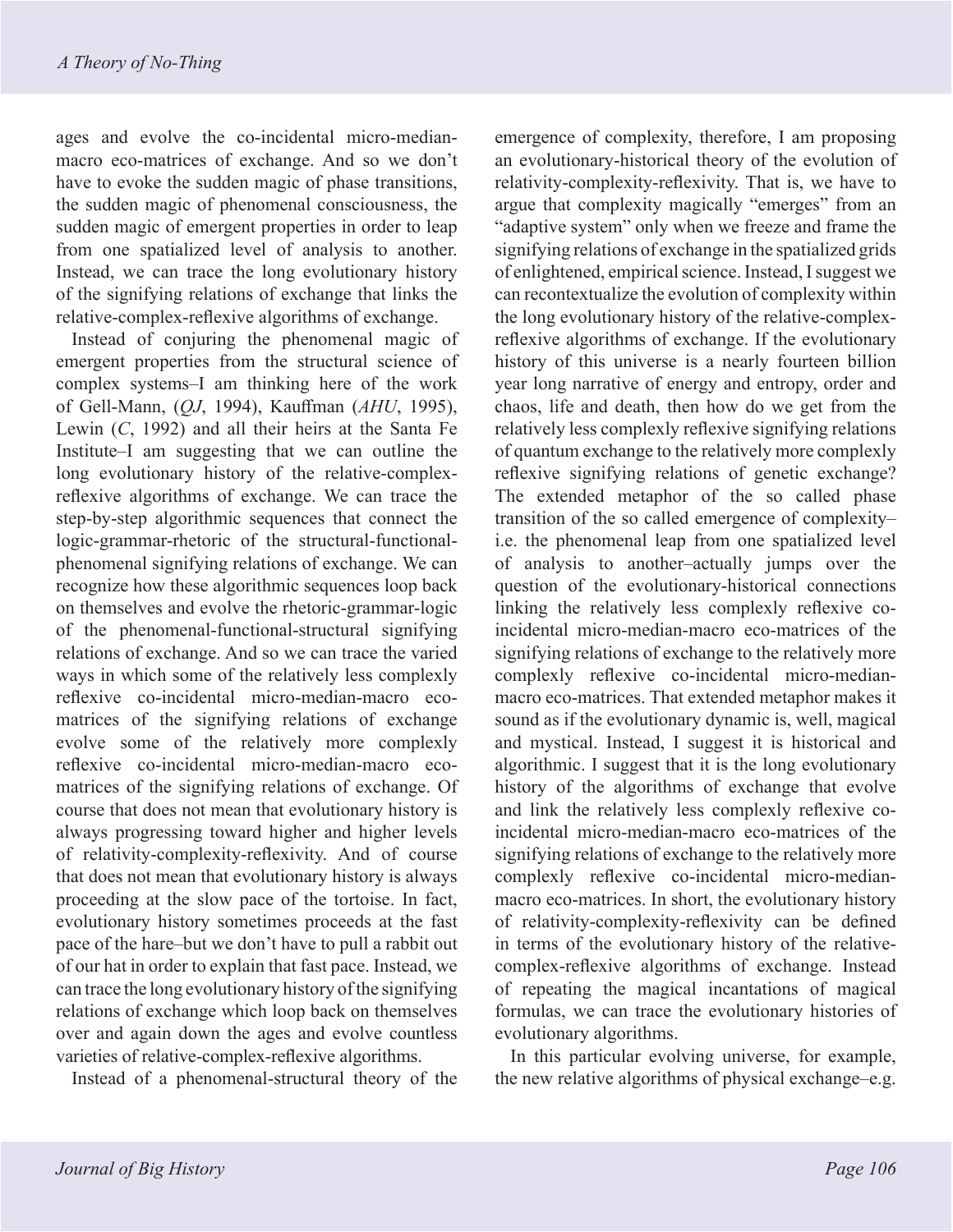$E = mc^2$  –looped back on themselves and evolved the new complex algorithms of chemical exchange–e.g.  $H<sub>2</sub> + O = Water—which looped back on themselves and$ evolved the new reflexive algorithms of biological exchange–e.g.  $DNA + DNA = Cells$ . And as these new relative-complex-reflexive algorithms looped back on themselves they evolved the metabolism of exchange– or what we can now define as the co-incidental ecomatrix of life. In turn, the new relative-complexreflexive algorithms of physical-chemical-biological exchange looped back on themselves and evolved the new relative algorithms of sensory exchange–e.g. Stimulus + Response = Reactive Behavior–which looped back on themselves and evolved the new complex algorithms of synaptic exchange–e.g. Link + Link = Ruled Behavior–which looped back on themselves and evolved the new reflexive algorithms of neural exchange–e.g. Pathway + Pathway = Recursive Behavior. And as these new relative-complexreflexive algorithms looped back on themselves they evolved the consciousness of exchange–or what we can now define as the co-incidental eco-matrix of mind. In turn again, the new relative-complexreflexive algorithms of physical-chemical-biological exchange and sensory-synaptic-neural exchange looped back on themselves and evolved the new relative algorithms of logical exchange–e.g. Gesture + Vocalization = Signifier–which looped back on themselves and evolved the new complex algorithms of grammatical exchange–e.g. Signifier  $+$  Signifier  $=$ Syntax–which looped back on themselves and evolved the new reflexive algorithms of rhetorical exchange– e.g. Syntax + Signification = Semantics. And as these new relative-complex-reflexive algorithms of exchange looped back on themselves they evolved the articulations of exchange–or what we can now define as the co-incidental eco-matrix of language. And, more probably, the reflexive neural exchanges of mind and the reflexive recursive exchanges of language evolved together. Similarly, these logicalgrammatical-rhetorical cycles of exchange looped back on themselves and evolved the rhetoricalgrammatical-logical cycles of exchange.

In sum, the relative-complex-reflexive algorithms of physical-chemical-biological exchange looped back on themselves and evolved the relative-complex-reflexive algorithms of sensory-synaptic-neural exchange which looped back on themselves and evolved the relative-complex-reflexive algorithms of logicalgrammatical-rhetorical exchange. And yet, time and again, we stop at the critical juncture of the relative algorithms and the complex algorithms of exchange when we should take the next step and recognize the reflexive algorithms of exchange. In contrast, I suggest that we arrive at life-mind-language and, on another level, nature-culture-history, only when the relative algorithms of exchange and the complex algorithms of exchange loop back on themselves and evolve the reflexive algorithms of exchange. And so along with the new science of relativity and the new science of complexity I propose a new science of reflexivity. The reflexive algorithms of physical-chemical-biological exchange evolved the co-incidental eco-matrix of life; the reflexive algorithms of sensory-synaptic-neural exchange evolved the co-incidental eco-matrix of mind; the reflexive algorithms of logical-grammaticalrhetorical exchange evolved the co-incidental ecomatrix of language. In other words, the singularity of human consciousness is not so singular, rather it is part and parcel of the long evolutionary history of reflexivity. And that is precisely why I propose a new evolutionary-historical science of reflexivity.

The enlightened empirical scientists and the romantic intuitive philosophers couldn't define life-mindlanguage or nature-culture-history precisely because they are no-thing. While the analytic materialism of enlightened empirical science unlocked and exhumed critical thinking, nevertheless it also reified the signifying relations of exchange. Why? Because the non-identity of non-identity is invisible to the eye and inaudible to the ear. And so the non-identity of non-identity is very difficult to articulate in French, German, English–the dominant analytic languages of the European Enlightenment. As I have noted, even Darwin himself retreated from that radical thought. And so–without being aware of what they were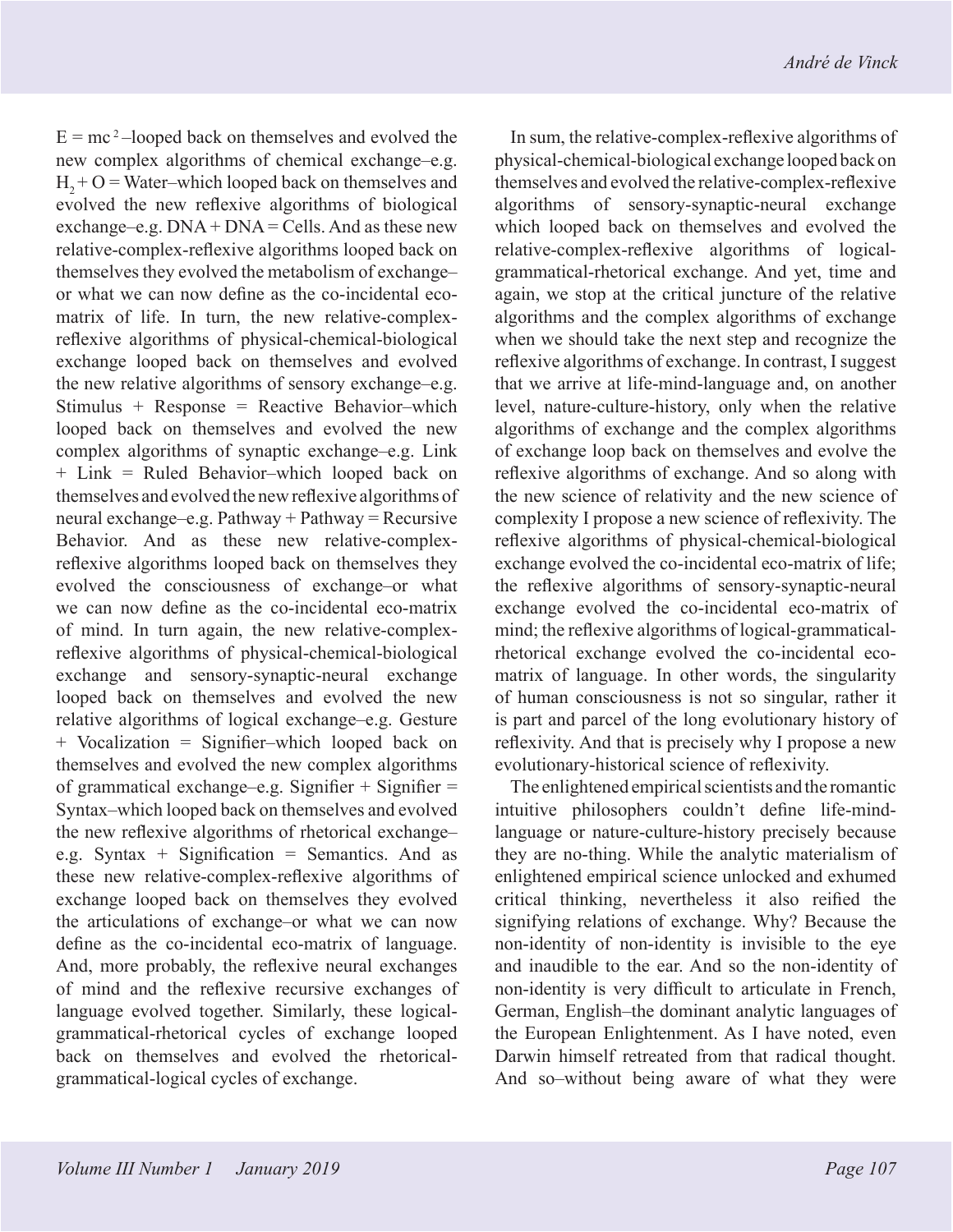doing–the enlightened empirical scientists reified the evolving co-incidental micro-median-macro ecomatrices of the signifying relations of exchange. They analyzed reified things in an objectified universe because that is what they saw and heard, what they touched, smelled, tasted. As a result, they stopped time, enframed space, narrowed perception with the logical ladders, grammatical tables, rhetorical flows of natural science, natural history, natural philosophy. And they often summarized their remarkable discoveries with an algorithm, or a set of algorithms.

And yet what is an algorithm, after all, except a temporal formula of exchange? The equal sign in every equation shouts: "This can be exchanged for that!" In this way the algorithm articulates the relative values of the signifiers being exchanged as well as the relative values of the signifiers initiating the exchange. In this way contemporary scientists can finally make the transition from the empirical physics of enframed objectified things to the evolutionary history of relative signifying relations. In this way I suggest that the fundamental evolutionary dynamic of the long evolutionary history of nature-culture-history can be defined as the innovative-generative repetitions of the multiplications and variations of the signifying relations of exchange and the conservative-restrictive repetitions of the selections and adaptations of the signifying relations of exchange. These innovativegenerative and conservative-restrictive signifying relations of exchange looped back on themselves over and again down the ages and evolved new evolutionary algorithms of exchange which evolved new co-incidental eco-matrices of exchange. In this context I suggest that we can redefine what Paps and Holland infer as "the minimal protein-coding genome of the first animal" as an already very late algorithmic articulation of the already very long evolutionary history of the signifying relations of exchange. Similarly, I suggest that we can redefine the neural net of the latest artificial intelligence matrix as an already very much later algorithmic articulation of the already very much longer evolutionary history of the signifying relations of exchange. In other words, instead of thinking like an Anglo-Saxon empirical philosopher, we can think like an American-Navaho evolutionary historian. That is, instead of appropriating Navaho culture, we can listen to the Navaho people.

In this context I suggest that we can take Darwin-Wallace-Mendel's theory a step further by recognizing that while the species, the variety, the gene are evolutionary-historical articulations of the signifying relations of exchange, they do not explain these signifying relations. Imagine if the historical linguists argued that the alphabet explained the evolution of language. I would reply that while the alphabet is an evolutionary-historical articulation of the signifying relations of exchange, it does not explain the evolution of language. And so the focus on the species, the variety, the gene reveals the reductive, analytic, materialist bias of the enlightened scientists who reduced the reified whole to the reified part–and then couldn't put Humpty Dumpty back together again. Why this bias? Because in order to liberate themselves from the spiritual speculations of scholastic theology, the enlightened scientists needed to ground themselves in the material analyses of empirical science. They needed to ground themselves in the material world that they experienced with their five senses. And, as I have noted, they made tremendous discoveries. Similarly, the enlightened scientists who continue to pursue these empirical analyses to this very day continue to make tremendous discoveries. However, as I have also noted, the newly enlightened scientists paid a heavy price for their objective, experimental, analytic investigations. They reduced science to the quest for the material origin of empirical things instead of re-imagining science as a reflection of the long evolutionary history of the signifying relations of exchange. And so it is no coincidence that the newly enlightened explorer's quest for the origin of the Nile and the Amazon, the origin of the North and the South Pole, the origin of Species and Man, etc., etc., coincided with the newly enlightened scientist's quest for the material origin of empirical things. And since most scientists are men and since most men are notoriously bad at recognizing the critical importance of signifying relationships, then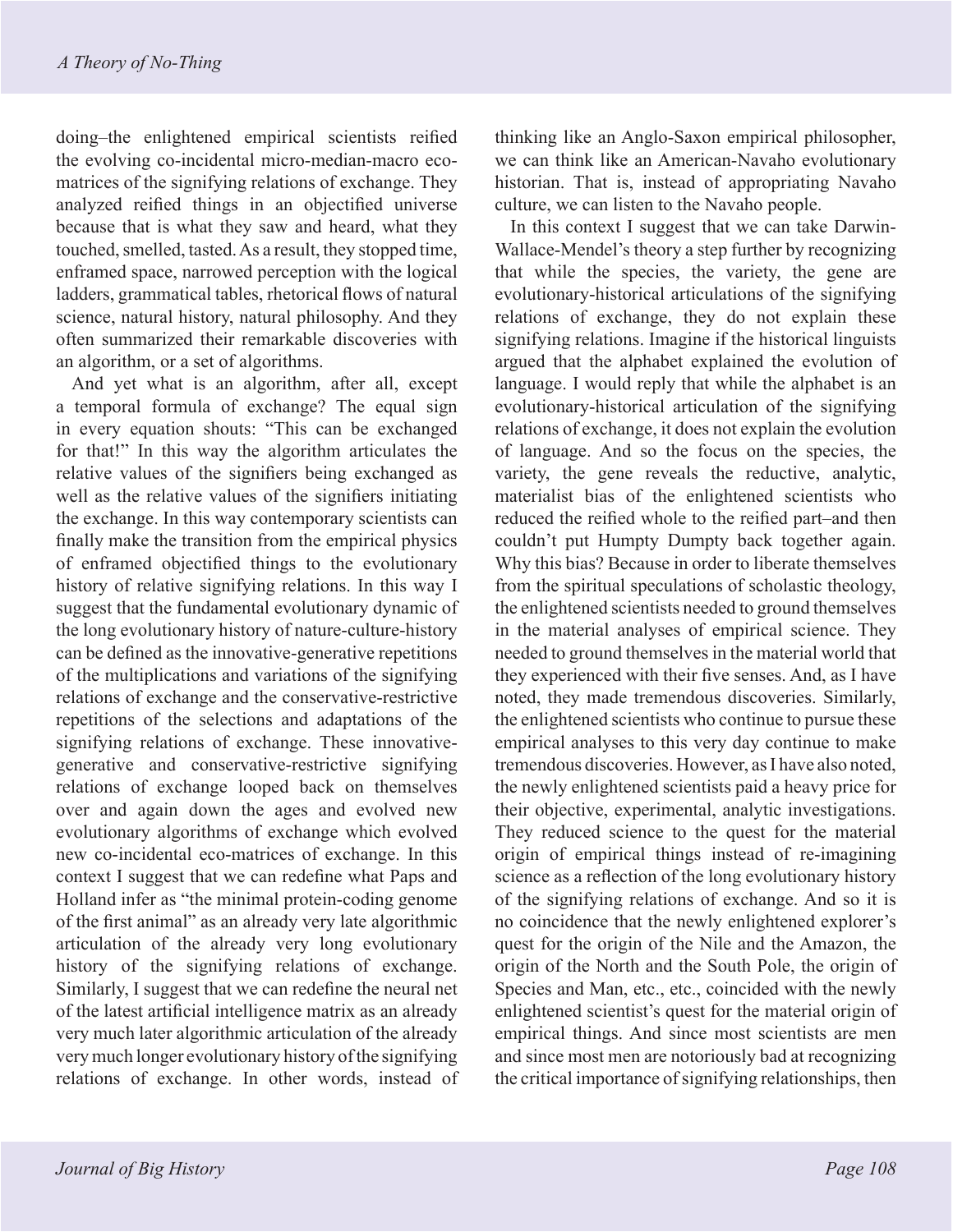we have the reactionary historical bias, the reactionary epistemological bias and the reactionary gender bias of the empirical science of things. No wonder, then, that the Romantic philosophers and the Romantic poets tried to put nature back together again with their intuitive evocations of the transcendental sublime. And no wonder Heidegger tried to put nature back together again with his phenomenological meditations on the emergence of being. And no wonder they failed.

In other words, I suggest that instead of enframing and universalizing the enlightened world of hard empirical facts, or the romantic world of soft transcendental visions, or the postmodern world of plastic deconstructive simulations, we can rehistoricize and critique the postmillennial world of the signifying relations of exchange. In this context I suggest that the signifying relations of exchange link the nature of nature, the nature of culture, the nature of history in a continuous evolutionary-historical narrative or, rather, in a continuous series of localglobal-universal evolutionary-historical narratives that are neither coordinated in space, nor synchronized in time. That is, evolutionary history does not evolve everywhere in the same way, at the same time, in the same stages. As Einstein suggested, space-time is relative. Life evolved here on earth, for example, over three billion years ago, but we have no idea where else or when else it might also have evolved. Similarly, one culture and one generation articulates some ecomatrices of the signifying relations of exchange and another culture and another generation articulates other eco-matrices. And while some of these cultures, generations, eco-matrices overlap, nevertheless that does not guarantee that they are coordinated in space or synchronized in time. As a result, tremendous conflicts and contradictions emerge from the competitive and cooperative practices of exchange-signification-value. And that is precisely why evolutionary history cannot just be analytic, empirical, descriptive, but must also be synthetic, critical, reflexive. The conflicts and contradictions of culture are not only natural and inevitable, but also cultural and historical. Marx was catastrophically wrong about many things, but he was exactly right when he said, "Men make their own history, but they do not make it as they please; they do not make it under circumstances of their own choosing..." (*EB*, 9). And so we must reflexively critique the varied ways in which women and men make their own history–the varied ways in which we embody, enact, evolve the dynamic-practice-syntax of exchange.

\* \* \* \* \* \* \* \* \* \*

Just as the theories of the origin of nature confuse the articulations of evolutionary history with the dynamics of evolutionary history, so too the theories of the origin of culture confuse the articulations of evolutionary history with the practices of evolutionary history. They confuse the articulations with the explanations. As I have suggested, the long evolutionary history of the signifying relations of exchange evolved the so called genus and species *Homo sapiens* and then, in turn, the so called genus and species *Homo sapiens* evolved the long evolutionary history of the signifying relations of exchange. That is, the signifying relations of exchange evolved the evolutionary algorithms of exchange which evolved the co-incidental eco-matrices of modern human beings and modern human culture. In this context I suggest that the long evolutionary history of the cumulative advantages of the particular ratios of the innovative-generative repetitions and the conservative-restrictive repetitions of the relativecomplex-reflexive algorithms of the signifying relations of exchange evolved modern human beings and modern human culture.

*Homo sapiens*, as a modern species with a modern culture, therefore, did not only appear with a shift in climate; a thinning of the forest; a descent from the trees; a longer pair of legs; a bipedal gait; an erect stance; a freer pair of arms and hands; a narrower stomach; a shorter jaw; a smaller set of teeth; a flatter face; a bony middle ear; a larger fissured brain; a synaptic matrix; a scavenging-foraging family; a mastery of tools; a control of fire; a harvest of seafood; a facility with projectile weapons; a hunting-gathering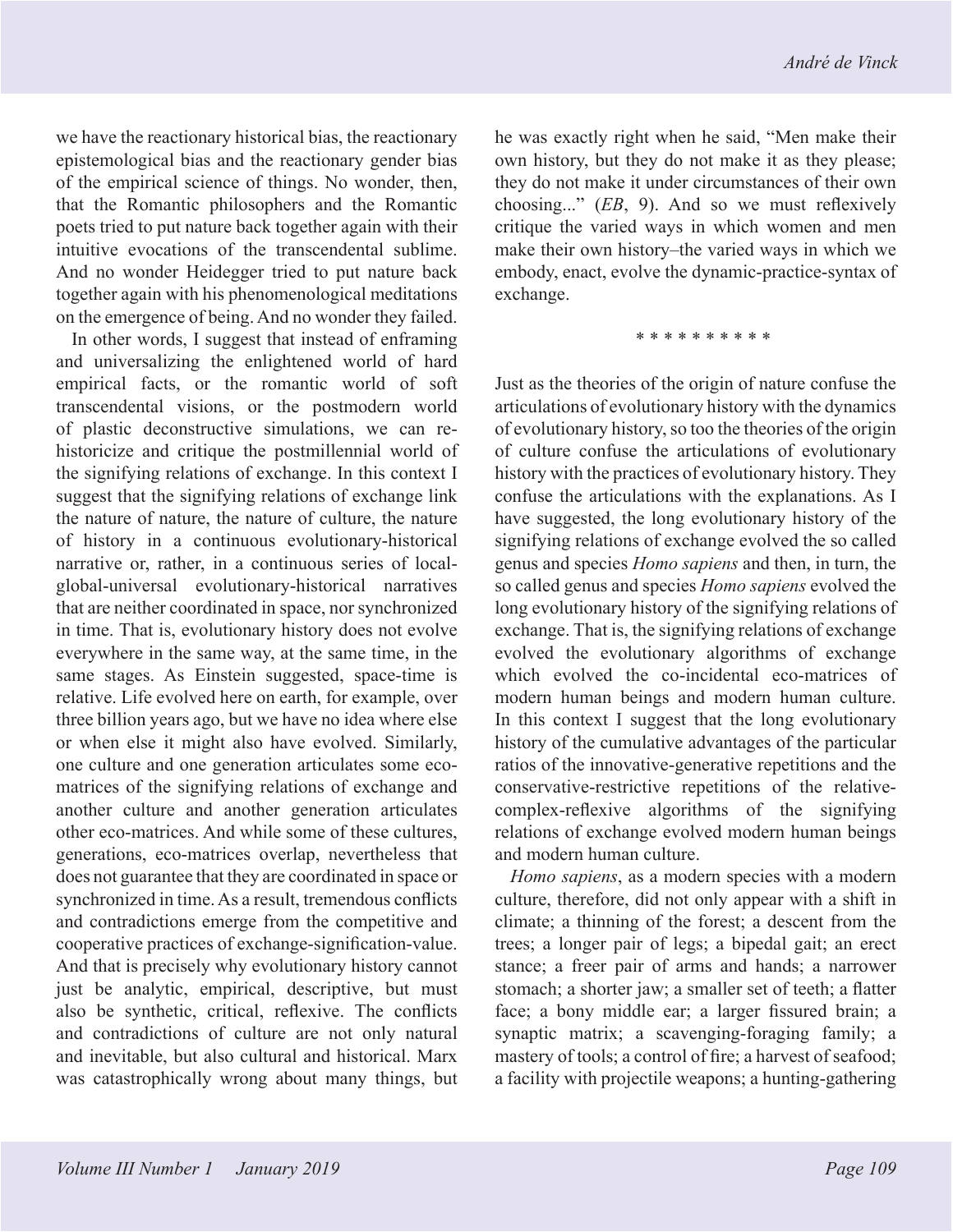band; a higher protein diet; a genetic mutation; a neural reorganization; a cognitive awareness; a behavioral adaptability; a linguistic fluency; an innovative creativity; a division of labor; a surge in population; a denser demographics; a warring-bartering tribe; a more efficient immune system; a collective capacity to imitate, learn, adapt; an improved memory; a totemic clan; a prohibition of incest; a requirement of exogamy; a lineage system; a kinship altruism; a reciprocal altruism; a structural logic; a functional grammar; a phenomenal rhetoric; a genetic bio-logic; a modular psycho-grammar; a memetic socio-rhetoric; an ability to think, plan, imagine; a proficiency with mythic, religious, dramatic narratives; a readiness for abstraction, representation, symbolization; a talent for painting, music, art; a herding-farming settlement; a trading-meeting village; a market-festival town; a manufacturing-commercial city; a channeling of energy flows; an increasing complexity; a gathering and reading of information, etc., etc. Klein cites several of these theories of the origin of culture and I have added several more from different fields of study. While each one of these theories evoke a different factor of evolutionary history, none of them actually explain the dynamic-practice-syntax of evolutionary history.

In contrast, I suggest that *Homo sapiens* as a modern species with a modern culture evolved via the long evolutionary history of the cumulative advantages of the particular ratios–what we can call the Quixt Ratios–of the innovative-generative repetitions and the conservative-restrictive repetitions of the mutually reinforcing successes of the relative-complexreflexive algorithms of the signifying relations of exchange. These evolutionary algorithms selected for the synergistic relativity of social individuals with social skills; they selected for the synergistic complexity of social individuals with social brains; they selected for the synergistic reflexivity of social individuals with social minds–and so they evolved the relative-complex-reflexive co-incidental eco-matrices of modern human beings and modern human cultures. In this context we can return to our earlier argument

and recall our definition of life as a relative-complexreflexive co-incidental eco-matrix of the metabolic dynamic of exchange; our definition of mind as a relative-complex-reflexive co-incidental eco-matrix of the neural dynamic of exchange; our definition of language as a relative-complex-reflexive co-incidental eco-matrix of the recursive dynamic of exchange. The hard-nosed empirical philosopher who argues that consciousness in and of itself does not exist ought to argue, if he were consistent, that life-mind-language in and of themselves do not exist. Of course, lifemind-language do not exist in and of themselves as empirical objectified things precisely because they are further articulations of the long evolutionary history of the relative-complex-reflexive signifying relations of exchange. The signifying relations of life-mindlanguage evolved various social groups and various social groups evolved the signifying relations of lifemind-language. And of course these social groups offered enormous adaptive advantages over the isolated lives of isolated individuals.

Klein states that, "If we accept that modern human behavior provided the competitive advantage that allowed modern humans to spread from Africa, it remains uncertain what promoted behavioral advance. Did it follow strictly on social, economic, or technological change, as most specialists believe, or was it sparked by a neurological change that fostered fully modern cognitive ability?" (*HC*, 721-2). However, instead of choosing between the alternatives of either social-economic-technological change or geneticneural-psychological change as the explanation for the origin of culture, I am suggesting that the signifying relations of exchange evolved the evolutionary algorithms of exchange which evolved the Quixt Ratios of exchange which evolved the sustainable, co-incidental, micro-median-macro eco-matrices of exchange which we objectify as nature-culturehistory. They evolved, for example, new signifying relations of energy and matter, time and space, stars and planets, earth and air, fire and water. They evolved life-mind-language. They evolved families-bandstribes, villages-towns-cities, kingdoms-nations-states.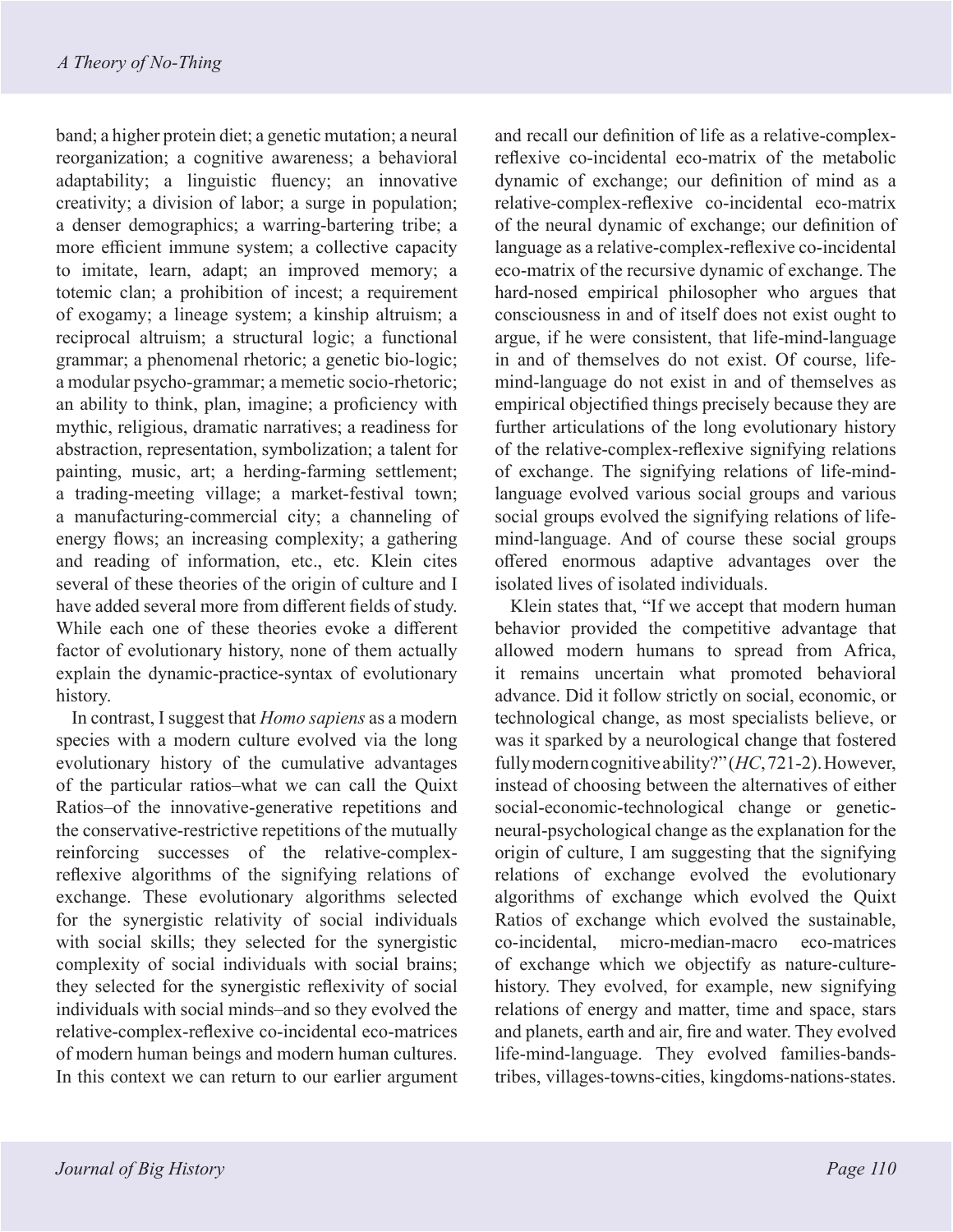They evolved obligations-ethics-rules, rights-dutieslaws, rituals-traditions-institutions. They evolved myths-epics-dramas, religions-politics-philosophies, natural sciences-social sciences-humanities. They evolved evolutionary histories. They evolved sentence after sentence, including the very sentences in this very text and including this very sentence. And so, yes, this very study is no-thing more and no-thing less than a further articulation of the long evolutionary history of the relative-complex-reflexive algorithms of the signifying relations of exchange. This very study is no-thing more than a co-incidental eco-matrix of the signifying relations of exchange.

Of course, the evolutionary-historical articulations of the signifying relations of exchange evolved more slowly or more quickly depending upon the minor or major, slow or fast changes in the selection criteria which evolved, and which were evolved by, the evolutionary algorithms of exchange. That is, the evolutionary-historical velocity of these evolutionaryhistorical innovations depended upon the various catalysts of evolution, the various selection criteria of evolution, the various evolutionary algorithms of evolution, the various Quixt Ratios of evolution, etc., etc. They depended upon how long the particular innovative-generative signifying relations of exchange could be repeated and sustained and how long the particular conservative-restrictive signifying relations of exchange could be repeated and sustained. In short, the four R's–relations-repetitions-ratiosreflexivity–are critical to the long evolutionary history of the co-incidental micro-median-macro eco-matrices of exchange. And so, for example, the evolutionary algorithms of natural selection evolved the evolutionary algorithms of cultural selection which evolved the evolutionary algorithms of historical selection. In turn, the consequent evolution of the-relative-complex-reflexive-co-incidental-ecomatrix-of-the-signifying-relations-of-exchange-thatwe-call-consciousness means that we cannot reduce the evolutionary algorithms of historical selection to the evolutionary algorithms of cultural selection to the evolutionary algorithms of natural selection–that

is the scientistic mistake that the social darwinists, behavioral psychologists, sociobiologists, etc., etc., make. Again, instead of searching for the mythic origin of nature-culture-history, I suggest we can trace the long evolutionary history of the signifying relations of exchange which evolve the evolutionary algorithms of exchange which evolve the Quixt Ratios of the sustainable, co-incidental, micro-median-macro eco-matrices of exchange.

In this context the new reflexive possibilities of symbolic representation, linguistic expression, technological sophistication evolved with, in, through our so called species. The genetic bottleneck of our so called species which occurred approximately 70,000 to 60,000 years ago–caused, perhaps, by a prolonged drought–was also a cultural bottleneck. That is, the few tens of thousands or so fertile *Homo sapien*  couples who came through the genetic bottleneck may have survived precisely because they were already in the process of evolving the signifying relations of exchange which were already in the process of evolving the evolutionary algorithms of exchange which were already in the process of evolving the co-incidental eco-matrices of exchange that we call culture. Instead of evolving the bigger teeth of the saber-tooth tiger, our ancestors evolved the sustainable co-incidental ecomatrices of scavenging-foraging families, huntinggathering bands, warring-bartering tribes. In turn, they evolved the sustainable co-incidental eco-matrices of herding-farming settlements, trading-meeting villages, market-festival towns, manufacturing-commercial cities, etc., etc.

In fact, I suggest that different species evolved as different expressions of the maximizationoptimization-articulation of different sets of the genetic algorithms of exchange: e.g. the algae's color; the ant's legs; the eagle's wings, the peacock's tail, the owl's eyes, the fox's ears, the tiger's teeth, the giraffe's neck, the elephant's trunk, the chimpanzee's hands– and the human's brain. These varied forms of genetic maximization-optimization-articulation cannot be explained by natural and sexual selection alone. In this context we might ask, for example, Why giraffes?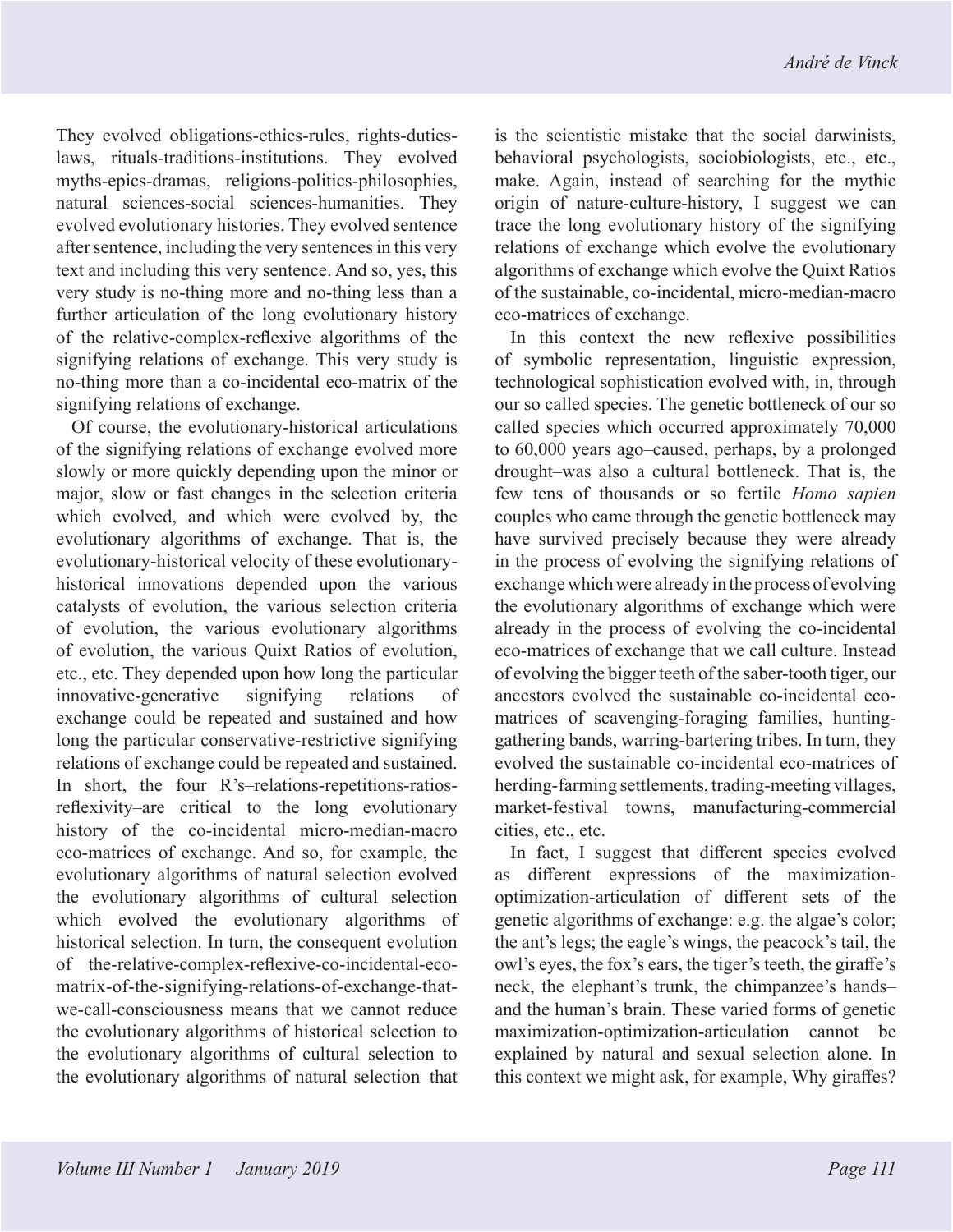Neither the theory of natural selection, nor the theory of sexual selection offer any positive explanation as to why giraffes exist. And yet I suggest that a theory of the algorithmic exuberance of the signifying relations of exchange explains that giraffes exist because, like other species, they maximize-optimize-actualize particular sets of particular genetic algorithms. In other words, nature poses the same question over and again: What if we maximize-optimize-actualize the set of genetic algorithms for, respectively, color, legs, wings, tails, eyes, ears, teeth, necks, trunks, hands– and brains?

Aristotle and Darwin both sensed the algorithmic exuberance of nature when they argued for the teleological drive toward the perfection of form, but their teleological arguments, as teleological arguments, reveal that their respective natural histories were too much indebted to Plato's supernatural myth. They both suggested that the imperfect grammatical forms of the natural world were striving toward the perfect logical essences of the supernatural world. In contrast, I am not arguing for the teleological drive toward the perfection of form, rather I am arguing for the algorithmic exuberance of genetic articulation. And so while the morphology of the primate body of *Homo sapiens* has been relatively stable for about 200,000 years, that doesn't mean that it isn't still evolving. In fact, our bodies and our minds are still evolving together. The nutritional health benefits and the educational social benefits of some cultures, for example, have evolved stronger, taller, larger human body forms along with more literate, numerate, technological human cognitive forms. And yet, as Darwin notes in *The Descent of Man* (1871), these kinds of evolutionary distinctions are the byproduct of the socio-economic selection processes of different socio-ecologies–and not an expression of any supposed innate superiority or inferiority of race. In other words, the radical implications of the radical theory of the evolution of no-thing-ness explodes the conservative myth of the essential identity of race–and therefore of racism. While Darwin does not pursue the radical implications of his radical theory in *On* 

*the Origin of Species*, nevertheless he does return to one of those radicals implications–i.e. the explosion of the conservative myth of racism–with great effect in *The Descent of Man*. And yet, after the firestorm of public controversy sparked by his broadly conceived evolutionary narratives, Darwin withdrew to the peace and quiet of his narrowly defined empirical studies. He wrote one monograph on emotions, seven monographs on plants and animals and a final monograph on the ecological impact of earthworms.

In any case, the more recent archaeological discoveries of evolutionary anthropology lead to a further question: If the modern morphology of *Homo sapiens* had already evolved about 200,000 years ago, then why did the modern anthropology of *Homo sapiens* only emerge about 70,000 to 50,000 years ago? What took so long? I suggest it took another 150,000 years for the signifying relations of exchange to evolve the evolutionary algorithms of exchange which evolved the Quixt Ratios of exchange which evolved the sustainable co-incidental eco-matrices of exchange that we call modern human culture. That is, it took another 150,000 years for the relative algorithms of exchange to evolve the complex algorithms of exchange and for them to evolve the reflexive algorithms of exchange. I suggest it took another 150,000 years for the algorithms of an articulate, acculturated, reflexive human community to evolve.

And, yet again, with that new expression of evolutionary relativity-complexity-reflexivity, the analytic narratives of nature must necessarily merge with and must necessarily evolve into the synthetic narratives of culture and history. And, yet again, that is the critical shift in historical consciousness that the social darwinists, behavioral scientists, sociobiologists, etc., etc. fail to make. They reduce the reflexive syntax of historical exchange to the complex practice of cultural exchange to the relative dynamic of natural exchange. They reduce recursive behavior to ruled behavior to reactive behavior. They reduce the rhetoric of history to the grammar of culture to the logic of nature: i.e. mathematics, physics, chemistry; genetics, cybernetics, memetics; cosmology, ecology,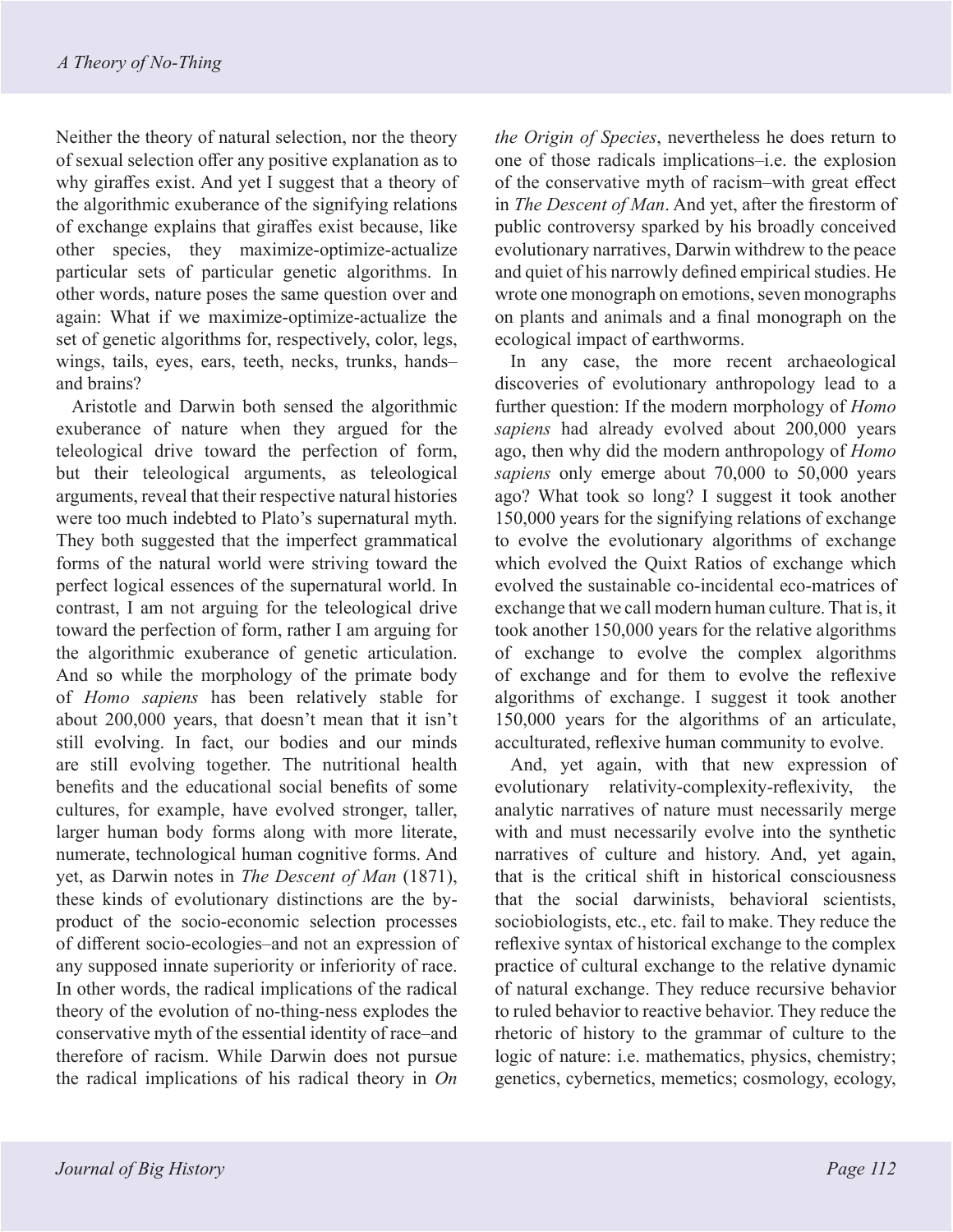climatology; biology, demography, neurology; etc., etc. Of course the reduction of the rhetoric of history to the grammar of culture to the logic of nature has generated many deep insights. And yet I suggest that the study of an articulate, acculturated, reflexive human community requires a further advance. It requires the re-integration of the logic-grammarrhetoric of nature-culture-history in reflexive, critical, postmillennial evolutionary-historical narratives of the signifying relations of exchange.

 If the Quixt Ratios of exchange slid too far toward the innovative-generative range of multiplication and variation, for example, then the practices of exchange couldn't evolve a sustainable communal synergy–they would be too dynamically unstable. If the Quixt Ratios of exchange slid too far toward the conservativerestrictive range of selection and adaptation, then the practices of exchange couldn't evolve an adaptable communal synergy–they would be too rigidly stable. And who knows how many hominin gatherings failed to evolve a flexible-yet-stable and a stable-yetflexible communal synergy and so disappeared from history? Who knows how many hominin gatherings failed to evolve the precise ratios of exchange that led to the adaptive advantages of cultural survival? The lost histories of the lost are as important to the evolutionary narratives of evolutionary history as the found histories of the found. They are the missing evolutionary algorithms–the deselected evolutionary algorithms–in the optimization protocols of exchange.

As Klein notes, the archaeological record reveals that the Neanderthals made the same heavy stone hammers and the same thick stone blades millennia after millennia. And so I suggest that the Quixt Ratios of the Neanderthal signifying relations of exchange slid toward the conservative-restrictive range of selection and adaptation and, as a result, the evolution of a reflexive Neanderthal culture slowed to a crawl. In contrast, I suggest that the Quixt Ratios of the *Homo sapien* signifying relations of exchange slid toward the innovative-generative range of multiplication and variation and, as a result, the evolution of a reflexive *Homo sapien* culture quickened to a race. And perhaps

the Neanderthals could have emerged from the *cul de sac* of their too conservative-restrictive Quixt Ratios of exchange–except they ran out of time. Wave after wave of *Homo sapiens* followed the Neanderthals out of Africa and into the Near East and Europe. They bred with them, competed with them and perhaps even wiped them out with some kind of pandemic disease. Perhaps the few ten thousands or so fertile *Homo sapien* couples who came through the genetic bottleneck of about 70,000 years ago were not only the acculturated survivors of a prolonged drought, but also the acculturated survivors of some kind of pandemic influenza. And perhaps that acculturated sub-species– precisely because of their more innovative-generative Quixt Ratios of exchange–were able to evolve a solution to the drought and a resistance to the disease. Perhaps, for example, they were able to evolve more sustainable practices of mutual aid. We often forget that the social exchanges of inclusive cooperation are as powerful an evolutionary force as the social exchanges of exclusive competition.

And so perhaps when the much larger population of the much more innovative-generative *Homo sapiens* first came into contact with the much smaller population of the much less innovative-generative Neanderthals, they brought some kind of pandemic influenza with them. As Houldcroft and Underdown suggest, "The transfer of pathogens between hominin populations... may also have played a role in the extinction of the Neanderthals..." (*AJPA*, 04/10/16). And so perhaps the Neanderthals died out as a result of their much too conservative Quixt Ratios, their much too different immune systems, their much too limited practices of mutual aid. As a result, the Neanderthals only survive as traces in one to four percent of modern human DNA. And yet the fate of the Neanderthals requires us to consider the fate of our own so called species. Have the Quixt Ratios of contemporary culture become, once again, unsustainable? Have they split down the middle and slid to the extremes? Have our innovativegenerative technologies of exchange become too flexible and unstable? Have our conservativerestrictive institutions of exchange become too stable